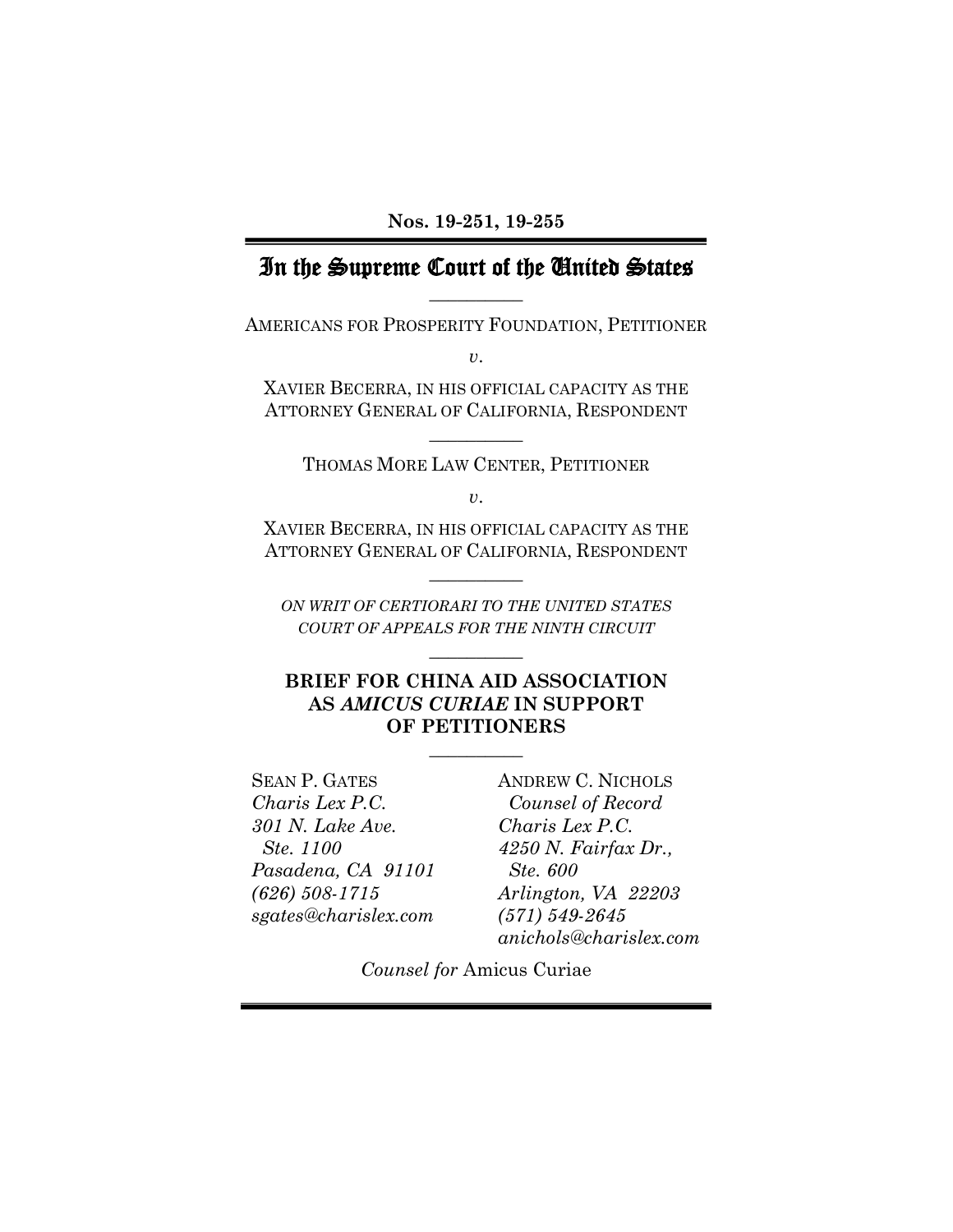# **TABLE OF CONTENTS**

|    |                                                                                                                                                                 | Page |
|----|-----------------------------------------------------------------------------------------------------------------------------------------------------------------|------|
|    |                                                                                                                                                                 |      |
|    | <b>INTRODUCTION &amp; STATEMENT OF INTEREST 1</b>                                                                                                               |      |
|    |                                                                                                                                                                 |      |
|    |                                                                                                                                                                 |      |
| I. | California's mandate poses grave risks to donors<br>to human-rights groups like ChinaAid, which is                                                              |      |
|    | A. On an unprecedented scale, China is surveil-<br>ling, harassing, and intimidating critics glob-<br>ally, including in the United States 5                    |      |
|    | B. China has acted to harass and intimidate<br>ChinaAid and its supporters, even using<br>proxies to make public death threats against                          |      |
|    | C. One of China's primary means of attacking<br>critics outside of China is highly sophisticated<br>hacking, including into federal agencies 14                 |      |
|    | D. China's hackers are among the world's most<br>elite; they have hacked the "Holy Grail of                                                                     |      |
|    | II. China's sophisticated hackers will inevitably ex-<br>ploit California's porous registry to find donors to<br>organizations that China views as critics.  18 |      |
|    | A. The decision below inadvertently highlights<br>the ruinous defects in California's registry 19                                                               |      |
|    | California <i>still</i> uploads the entire contents<br>1.<br>of its registry—60,000 donor lists—to the                                                          |      |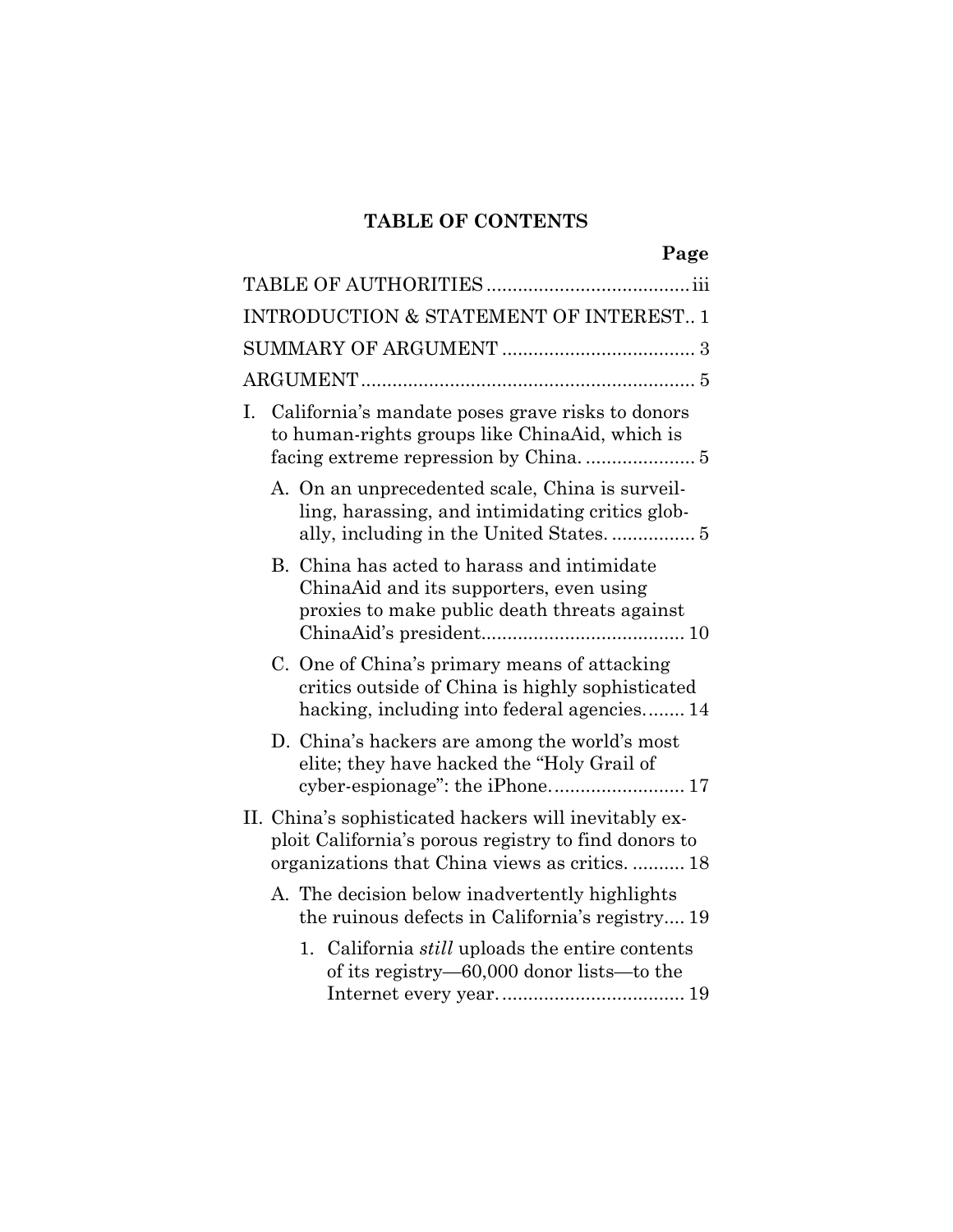| 2. The "tedious" task of uploading 60,000 do-<br>nor lists is <i>still</i> left to "temporary" and<br>"student" workers, whose errors the State<br>does not count as public disclosures.  20                                |
|-----------------------------------------------------------------------------------------------------------------------------------------------------------------------------------------------------------------------------|
| 3. Donor lists are <i>still</i> "inadvertently misclas-<br>sified as public" and left public on the                                                                                                                         |
| 4. The State <i>still</i> relies on charities them-<br>selves to catch its errors and demand they                                                                                                                           |
| 5. It is no answer to say, as does the decision<br>below, that "nothing is perfectly secure on<br>the Internet," especially as the State<br>stores <i>hard copies</i> of donor lists with<br>unmonitored outside vendors 22 |
| B. California will not be able to stop China if it<br>could not stop petitioner's expert <i>after</i> he noti-<br>fied the State of a major flaw in the registry. 23                                                        |
| III. Given the speed and ferocity of China's extraterri-<br>torial repression, an as-applied challenge would be                                                                                                             |
|                                                                                                                                                                                                                             |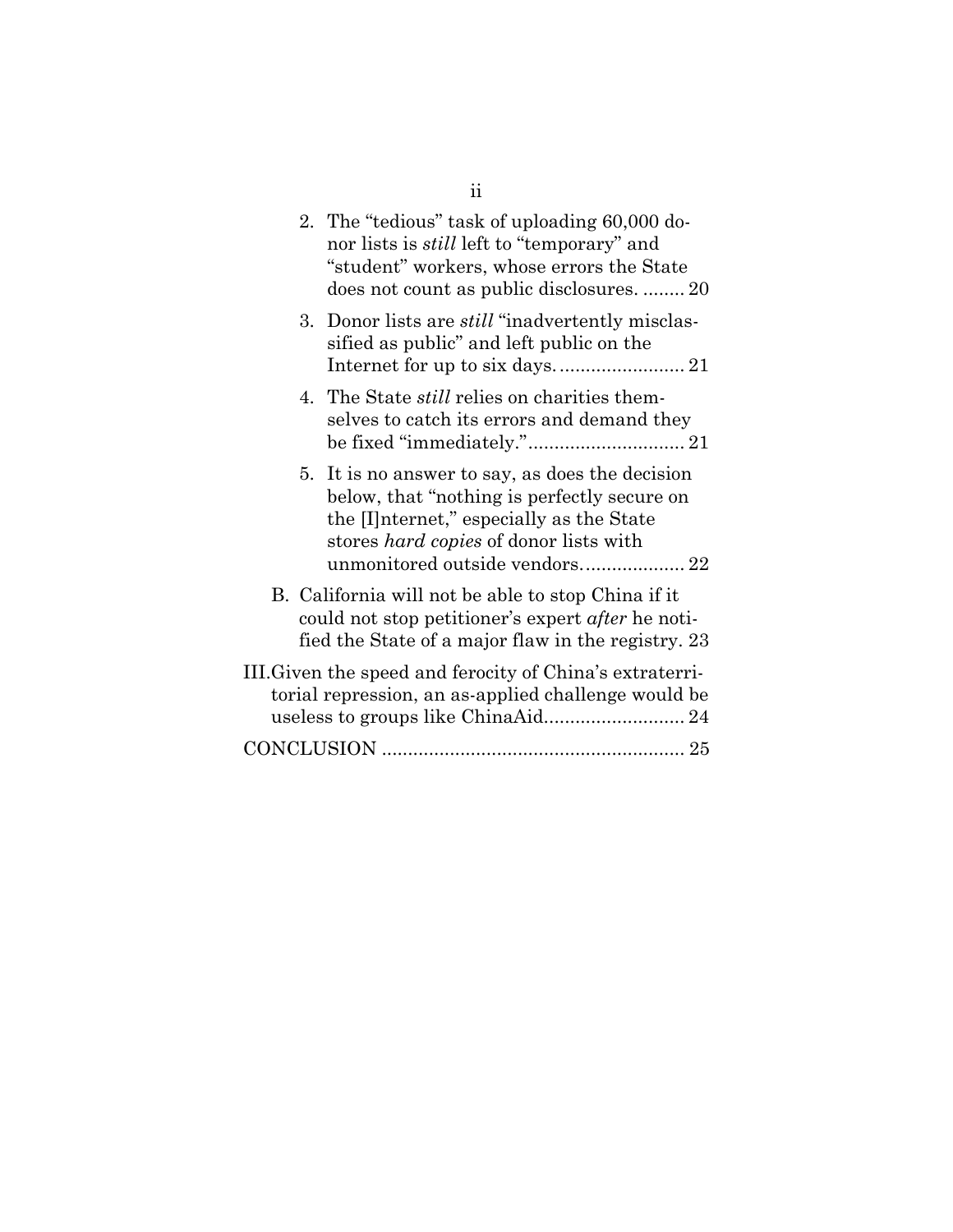## **TABLE OF AUTHORITIES**

## **Cases**

| Citizens United v. FEC.                                             |  |
|---------------------------------------------------------------------|--|
| Fu v. Wengui,<br>No. 7:20-cv-00257 (W.D. Tex. Nov. 12, 2020). 11-13 |  |
| La. ex rel. Gremillion v. NAACP,                                    |  |
| NAACP v. Alabama ex rel. Patterson,                                 |  |
| Whalen v. Roe,                                                      |  |

# **Other Authorities**

| A Human Rights Approach to U.S.-China Policy:<br>A Joint NGO Letter to the Biden<br>Administration (Feb. 17, 2021),                                                                                   |
|-------------------------------------------------------------------------------------------------------------------------------------------------------------------------------------------------------|
| Center for Strategic & International Studies,<br>Significant Cyber Incidents 2020-21,                                                                                                                 |
| Congressional-Executive Commission on China,<br>Annual Report (2020),                                                                                                                                 |
| David E. Sanger, Nicole Perlroth, & Michael D.<br><b>Shear, Attack Gave Chinese Hackers</b><br><i>Privileged Access to U.S. Systems, N.Y. Times,</i><br>(June 20, 2015), https://nyti.ms/3aQEdge16-17 |

iii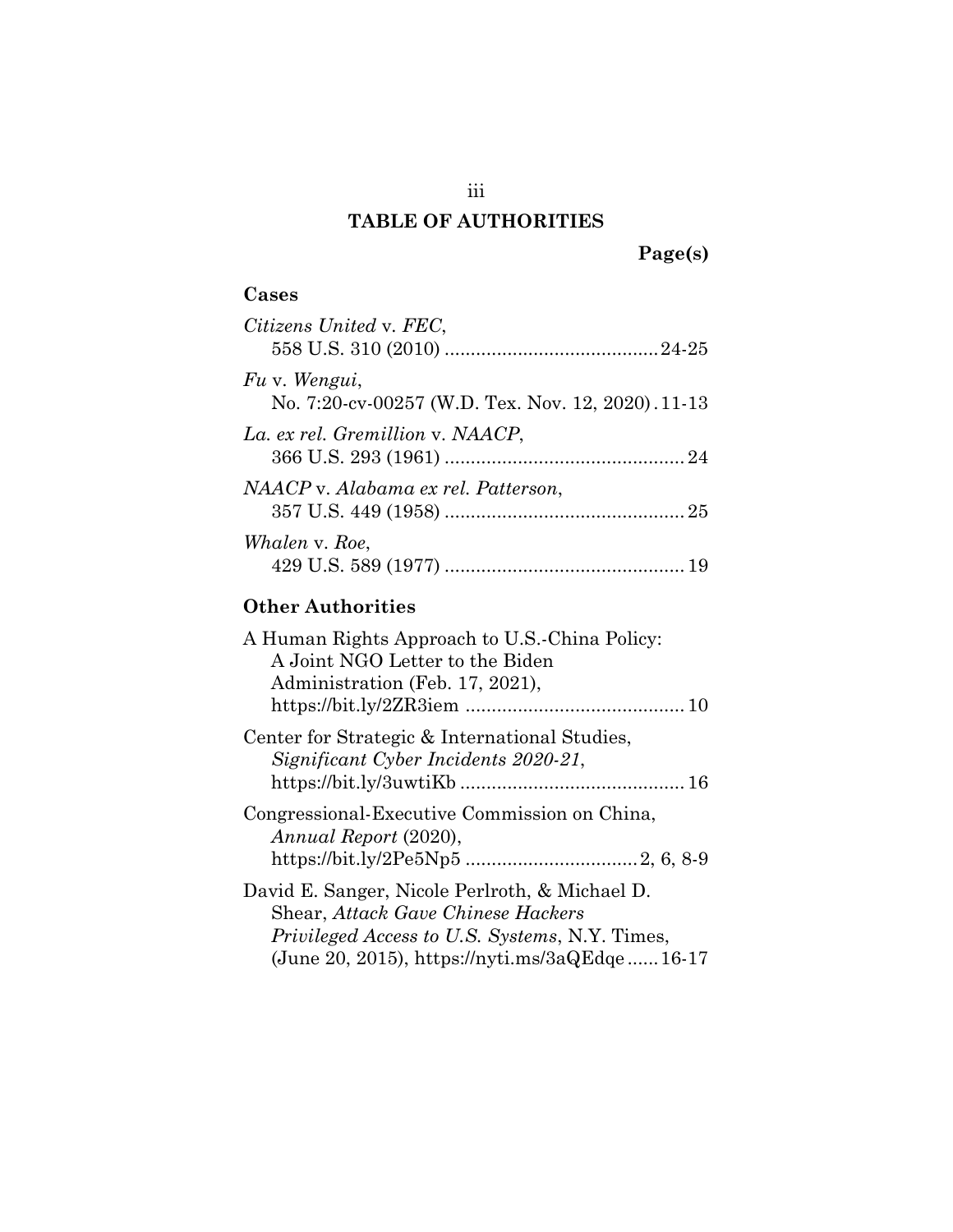## iv

| Director of National Intelligence, Worldwide<br>Threat Assessment of the U.S. Intelligence<br>Community (2019), https://bit.ly/3kqIc00 14                                                      |
|------------------------------------------------------------------------------------------------------------------------------------------------------------------------------------------------|
| Eric Geller & Betsy Woodruff Swan, DOJ Says<br>Chinese Hackers Targeted Coronavirus<br><i>Research</i> , Politico (July 21, 2020),<br>${\rm \textbf{https://politi.co/2ZNHwrQ}}15,\, 16,\, 17$ |
| Francis Rocca & Eva Xiao, China Hacked Vatican<br>Ahead of Negotiations, U.S. Cybersecurity<br>Firm Says, The Wall Street Journal (July 29,                                                    |
| Freedom House, Democracy and Human Rights<br>Organizations Respond to Threat of<br>Government Sanctions (Aug. 12, 2020),                                                                       |
| Freedom House, Out of Sight, Not Out of Reach:<br>The Global Scale and Scope of Transnational<br>Repression (Feb. 2021),<br>https://bit.ly/3aSbj9e 5-6, 7, 13-14                               |
| Huang Lanlan & Shan Jie, U.S. Forces Under<br>Guise of Religion Serve as Anti-China<br>Vanguard of Washington, Global Times,<br>(Oct. 27, 2020), https://bit.ly/37MT1Ep10-11                   |
| John D. McKinnon & Laura Saunders, Breach at<br>IRS Exposes Tax Returns, The Wall Street<br>Journal (May 26, 2015),<br>https://on.wsj.com/2NYXooM  17                                          |
| Katie Benner & Nicole Perlroth, China-Backed<br>Hackers Broke Into 100 Firms and Agencies,<br>U.S. Says, N.Y. Times (Sept. 16, 2020),                                                          |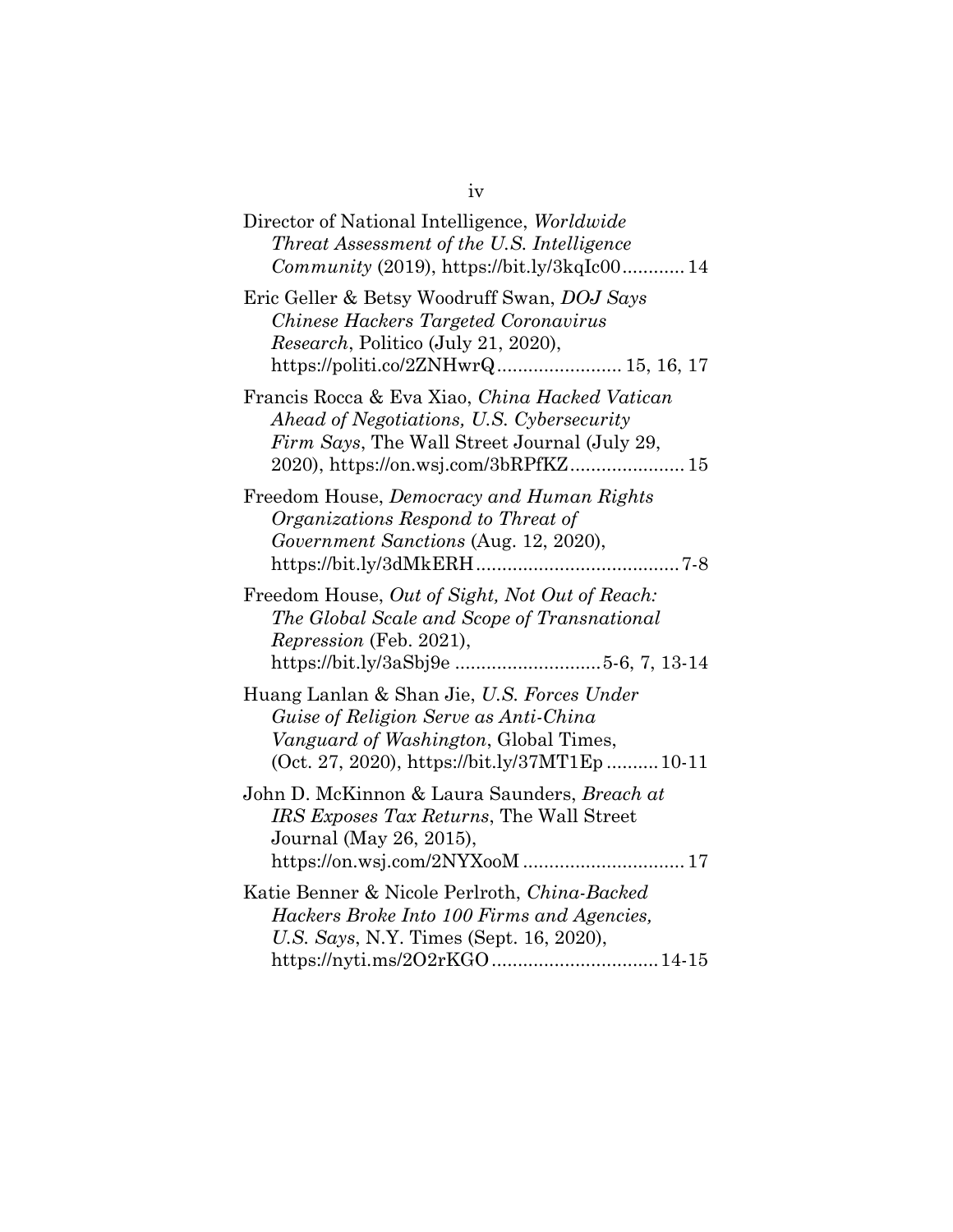| Michael Schmidt, U.S. Charges 8 in Plot to<br>Harass Chinese Dissidents, N.Y. Times,<br>(Oct. 28, 2020), https://nyti.ms/3qUA8XK6-7<br>Mindy Belz, Weapons of Mass Distraction,<br>WORLD Magazine (Oct. 22, 2020),<br>Nick Aspinwall, Guo Wengui is Sending Mobs<br>After Chinese Dissidents, Foreign Policy,<br>(Oct. 28, 2020), https://bit.ly/3qXyzrQ11, 14<br>Nicole Perlroth, Kate Conger, & Paul Mozur,<br>China Sharpens Hacking to Hound Its<br>Minorities, Far and Wide, N.Y. Times (Oct. 22,<br>2019), https://nyti.ms/3qQg5JT  17-18 |
|-------------------------------------------------------------------------------------------------------------------------------------------------------------------------------------------------------------------------------------------------------------------------------------------------------------------------------------------------------------------------------------------------------------------------------------------------------------------------------------------------------------------------------------------------|
|                                                                                                                                                                                                                                                                                                                                                                                                                                                                                                                                                 |
|                                                                                                                                                                                                                                                                                                                                                                                                                                                                                                                                                 |
|                                                                                                                                                                                                                                                                                                                                                                                                                                                                                                                                                 |
|                                                                                                                                                                                                                                                                                                                                                                                                                                                                                                                                                 |
| U.S. Dep't of Justice, Seven International Cyber<br>Defendants, Including "Apt41" Actors,<br>Charged In Connection With Computer<br>Intrusion Campaigns Against More Than 100<br><i>Victims Globally</i> (Sept. 16, 2020),                                                                                                                                                                                                                                                                                                                      |
| U.S. Dep't of Justice, Two Chinese Hackers<br>Working with the Ministry of State Security<br>Charged with Global Computer Intrusion<br>Campaign Targeting Intellectual Property and<br>Confidential Business Information, Including<br>COVID-19 Research (July 21, 2020),                                                                                                                                                                                                                                                                       |

v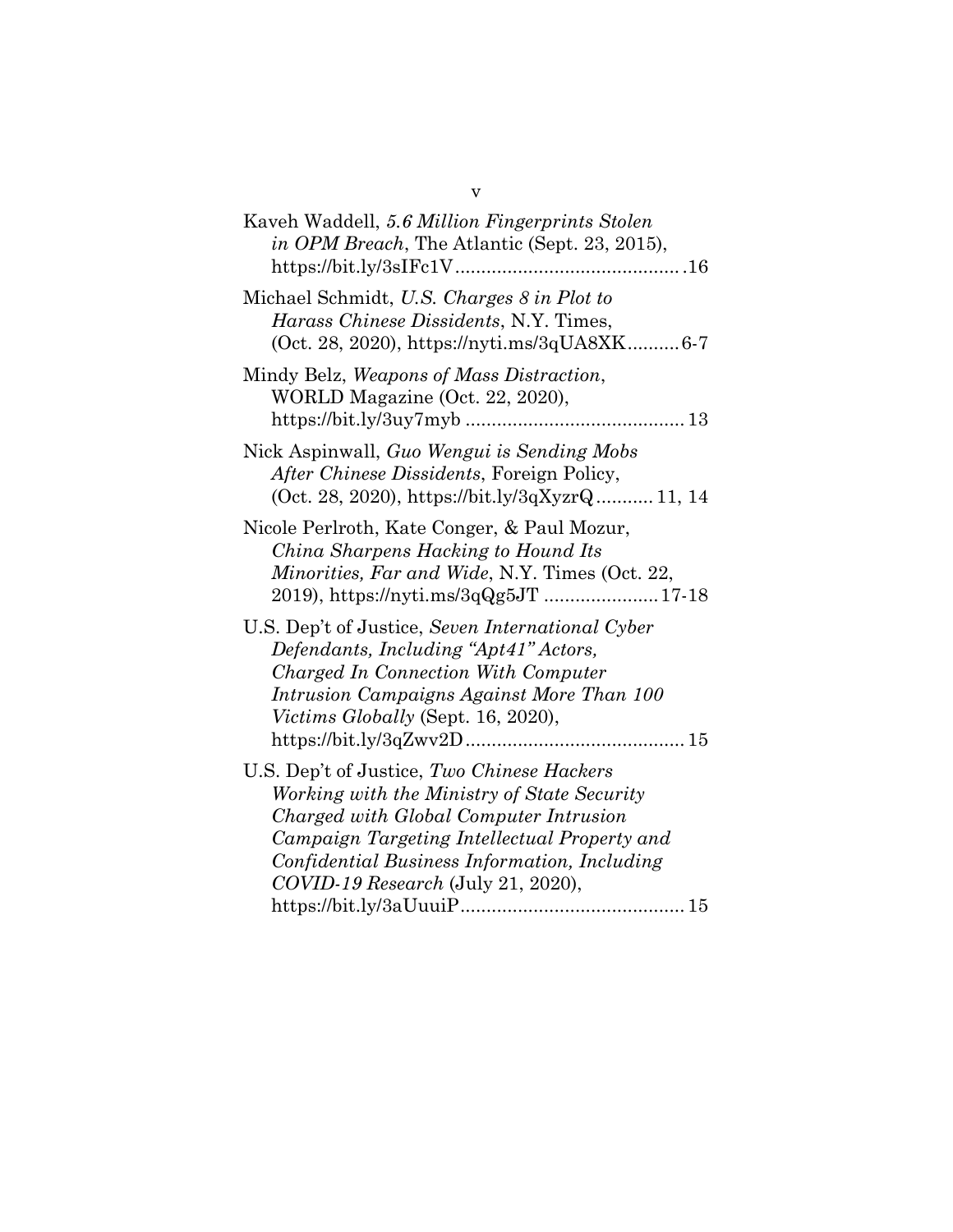#### **INTRODUCTION & STATEMENT OF INTEREST[1](#page-6-0)**

China Aid Association, or, more simply, ChinaAid, is an international nonprofit Christian human rights organization committed to promoting religious freedom and the rule of law in China, as well as supporting Chinese Christians and their families who have experienced persecution at the hands of their government.

ChinaAid was founded nearly 20 years ago by Bob Fu, a student leader in the 1989 Tiananmen Square demonstrations. In 1997, Fu and his family fled to the United States where Fu earned his doctorate. In addition to leading ChinaAid, Fu serves as Editor-in-Chief of *Chinese Law & Religion Monitor*, a journal on religious freedom and the rule of law in China. He has testified before the House Foreign Affairs Committee, the Senate Judiciary Committee, the Congressional-Executive Commission on China, several European parliaments, the parliament of the European Union, and the U.N. Commission on Human Rights. He is also a member of the Council on Foreign Relations.

ChinaAid submits this brief to lend crucial international context to this Court's decision, which will directly affect donors to human-rights groups. Scholars of all stripes agree that we are witnessing an unprecedented era of what they call "transnational repression" by China. Surveillance, harassment, intimidation, abduction of family members, death threats—China uses the entire cross-border toolkit with a skill and ferocity

<span id="page-6-0"></span><sup>&</sup>lt;sup>1</sup> No counsel for any party authored this brief in whole or in part, and no person other than *amicus curiae* and its counsel contributed financially to preparing or submitting this brief. All parties have consented to the filing of this brief.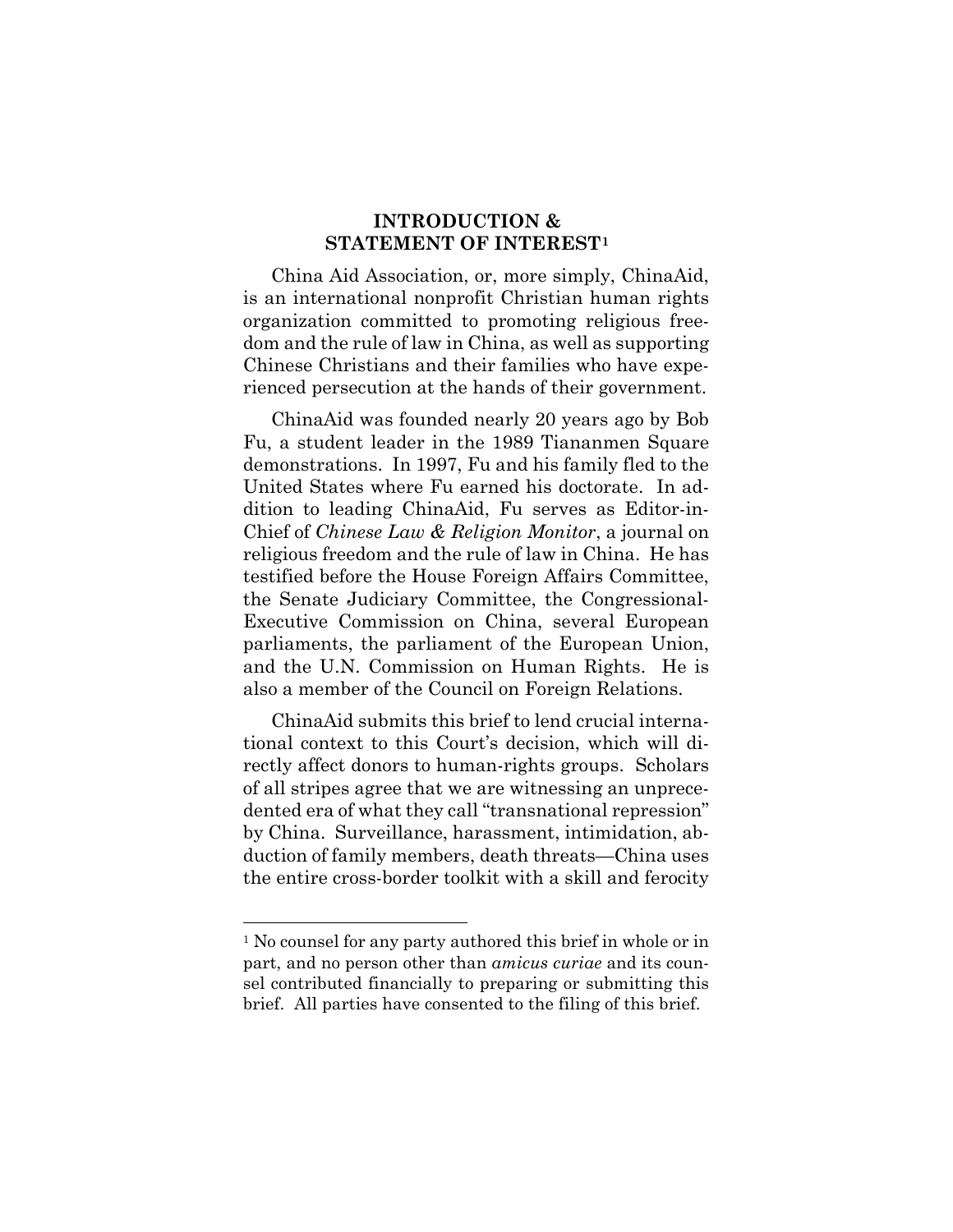never seen before. Many of China's targets are dissidents. And they include Bob Fu, who recently had a bounty placed on his head on YouTube and Twitter by an apparent proxy of China living in the United States. Fu's family fled their home and dispersed, and he had to shutter the offices of ChinaAid.

As the statutorily established Congressional-Executive Commission on China put it, China is exhibiting "a toxic blend of Mao's ruthlessness and sophisticated 21st-century surveillance techniques—in effect, an updated religious Cultural Revolution.'' No government, organization, or individual is secure. Last summer, China hacked into the Vatican. Before that, it cracked the iPhone—and the Android system. And before that, it stole myriad files from the Office of Personnel Management, including 5.6 million sets of fingerprints.

Which brings us to California's blanket mandate that charities disclose their top donors' names and addresses to California, which uploads that information onto the Internet. What could possibly go wrong? The answer, alas, is all too clear on the record here. China's hackers inevitably will exploit the porous registry, and China will go after donors to organizations like ChinaAid as it has gone after Bob Fu.

The Ninth Circuit acknowledged that the State exposed some 1,800 donor lists to the public by accident. But the court drew comfort from California's plan to continue to trust students and temporary workers to upload donor lists only onto the *private* Internet, thanks to new "weekly" checks. Of course, that will still leave the lists exposed for up to six days—plenty of time for China's hackers. But *not* plenty of time for donors to bring an as-applied challenge. The mandate should be struck down in its entirety.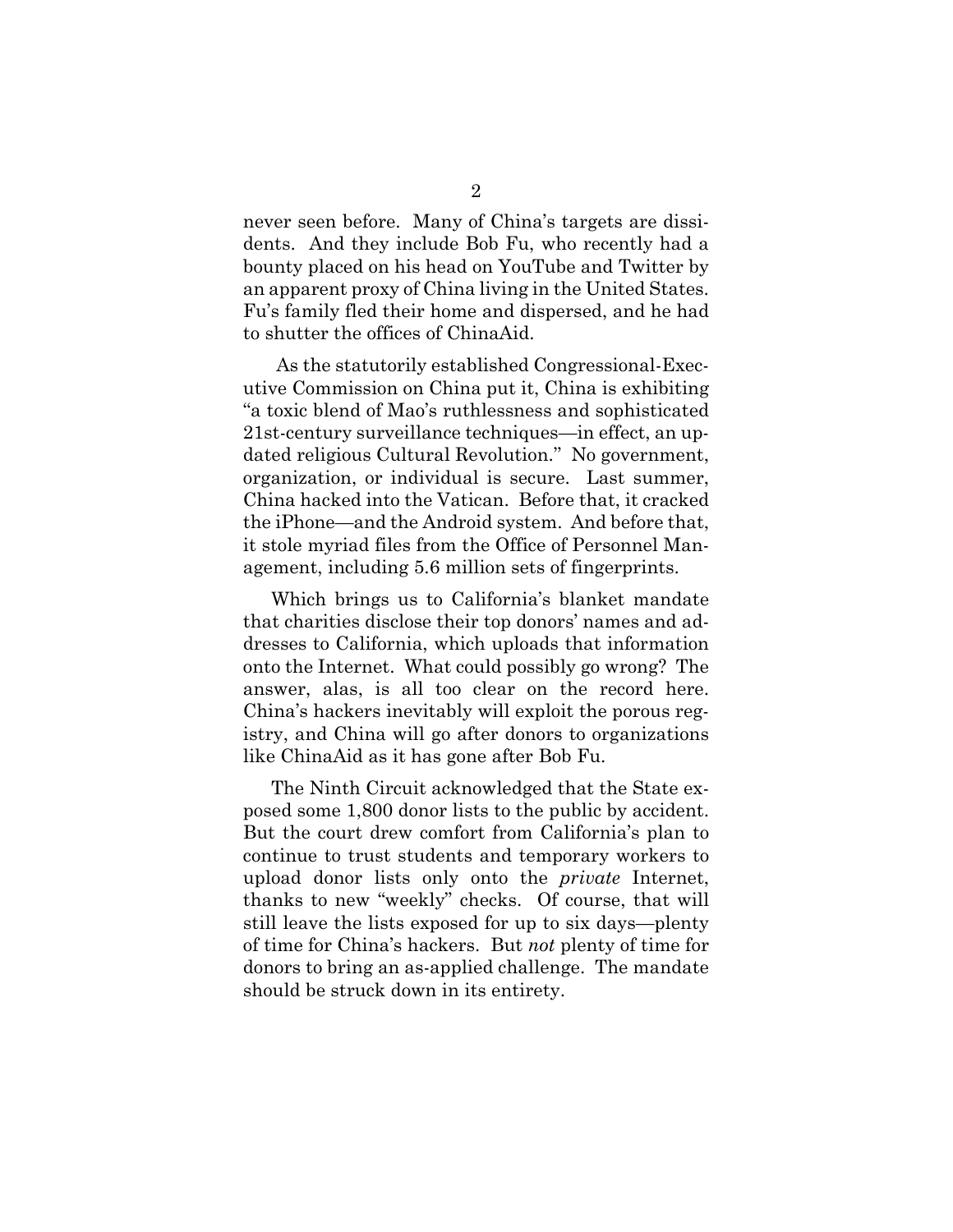#### **SUMMARY OF ARGUMENT**

I. California's blanket donor-disclosure mandate poses serious, needless risks to donors to humanrights groups that criticize nation-states like China. China is the world's leading transnational oppressor surveilling, harassing, and intimidating critics around the world, including in the United States. China has sent agents into the United States to coerce Chinese exiles to come back to China to stand trial, and it has passed laws asserting global extraterritorial jurisdiction over its critics. China especially targets religious minorities, most recently focusing on Muslims, whom China often coerces into silence by threatening to retaliate against their relatives still in China.

China has acted to harass, threaten, and intimidate ChinaAid, which, along with its supporters, China has labeled "anti-China forces." Recently, China unleashed a proxy in the United States who repeatedly urged his hundreds of thousands of social-media followers to "kill" ChinaAid's founder, Bob Fu, along with another democracy activist in California.

One of China's key means of attacking critics abroad is by hacking into their accounts and organizational systems. Hundreds of entities have been penetrated—from technology firms, to universities, to nonprofits, to religious institutions. Another favorite target is government agencies, including, most notoriously, the U.S. Office of Personnel Management. In past years, China employed primitive techniques, but now shows skills exceeding those of the Federal Bureau of Investigation ("FBI"). Recently, for example, China hacked into the iPhone, when the FBI could not.

II. It is only a matter of time, therefore, before China's sophisticated hackers invade California's low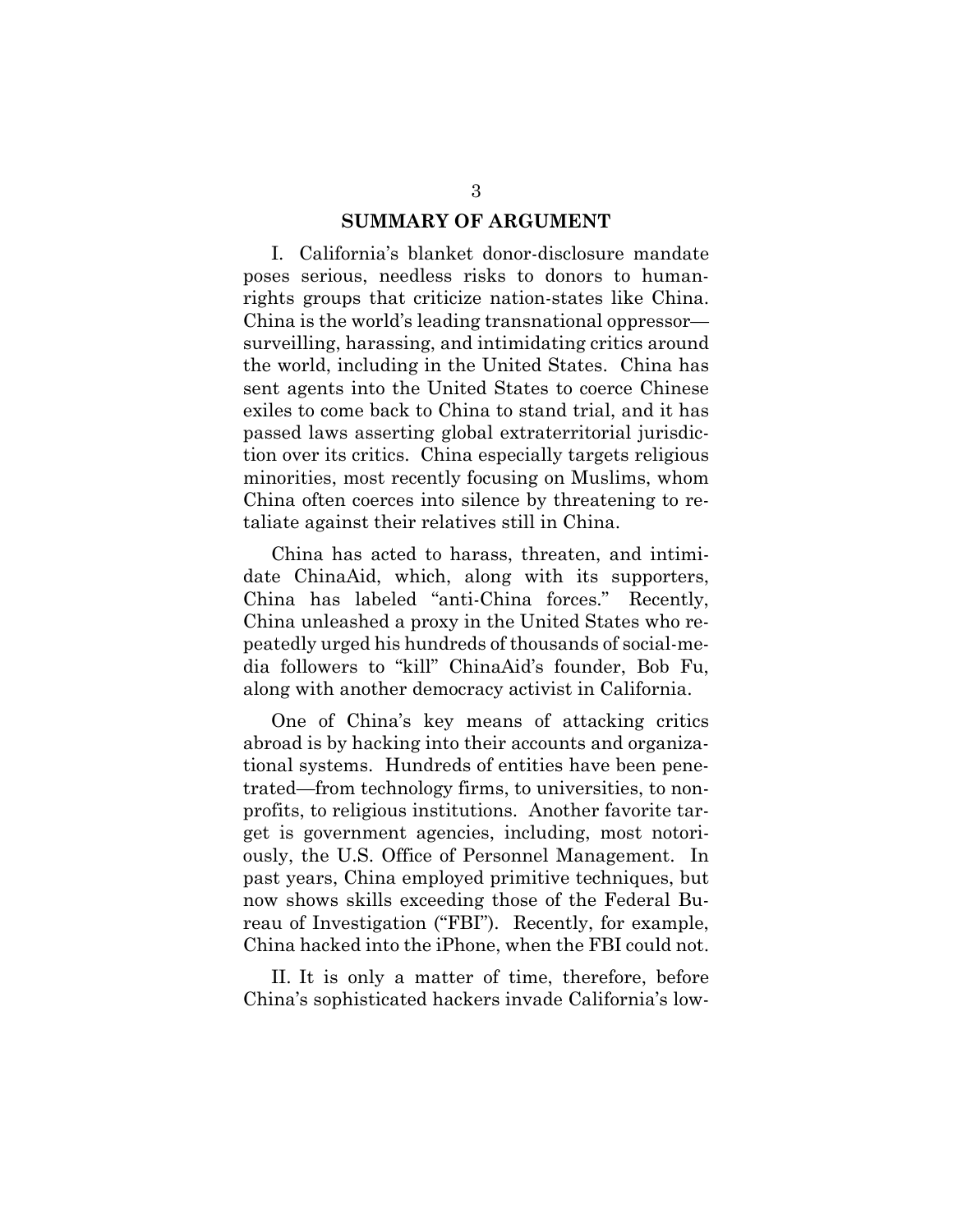tech registry to find the names and addresses of donors to organizations that China views as critics. That is the kind of information China uses to silence people and hobble entities like ChinaAid. Donors will likely stop giving if they believe they or their family in the United States may be threatened with death, as was Bob Fu. This is not to mention donors who have family in China, where China exerts more vicious pressure.

Though the Ninth Circuit did not intend to do so, its decision highlights the vulnerability of California's registry to China's hackers. Even under its new security protocols, California uploads the entire contents of its donor registry—some 60,000 donor lists—to the Internet every year. That "tedious" task is left to the same "temporary" and "student" workers who "inadvertently misclassified as public" some 1,800 donor names and addresses. The State now checks for errors weekly, but that still leaves donor lists exposed for up to six days, when China's hackers will have free rein. For an error to be fixed immediately, a donor must ask.

If there were any doubt that California's registry cannot withstand China's hackers, it was eliminated before trial. During discovery, California was told of a flaw that allowed one of petitioners' experts to see all 350,000 confidential documents in the registry. The State claimed to fix the problem, and the problem of the 1,800 lists mislabeled as public. But the day before trial, the expert found dozens of lists still online. The State will be no match for China if it is no match for petitioners' expert, who effectively spotted the State the time and exact nature of his attack.

III. All of this counsels for overturning California's mandate wholesale. Once donor information is stolen, it will be too late to bring an as-applied challenge.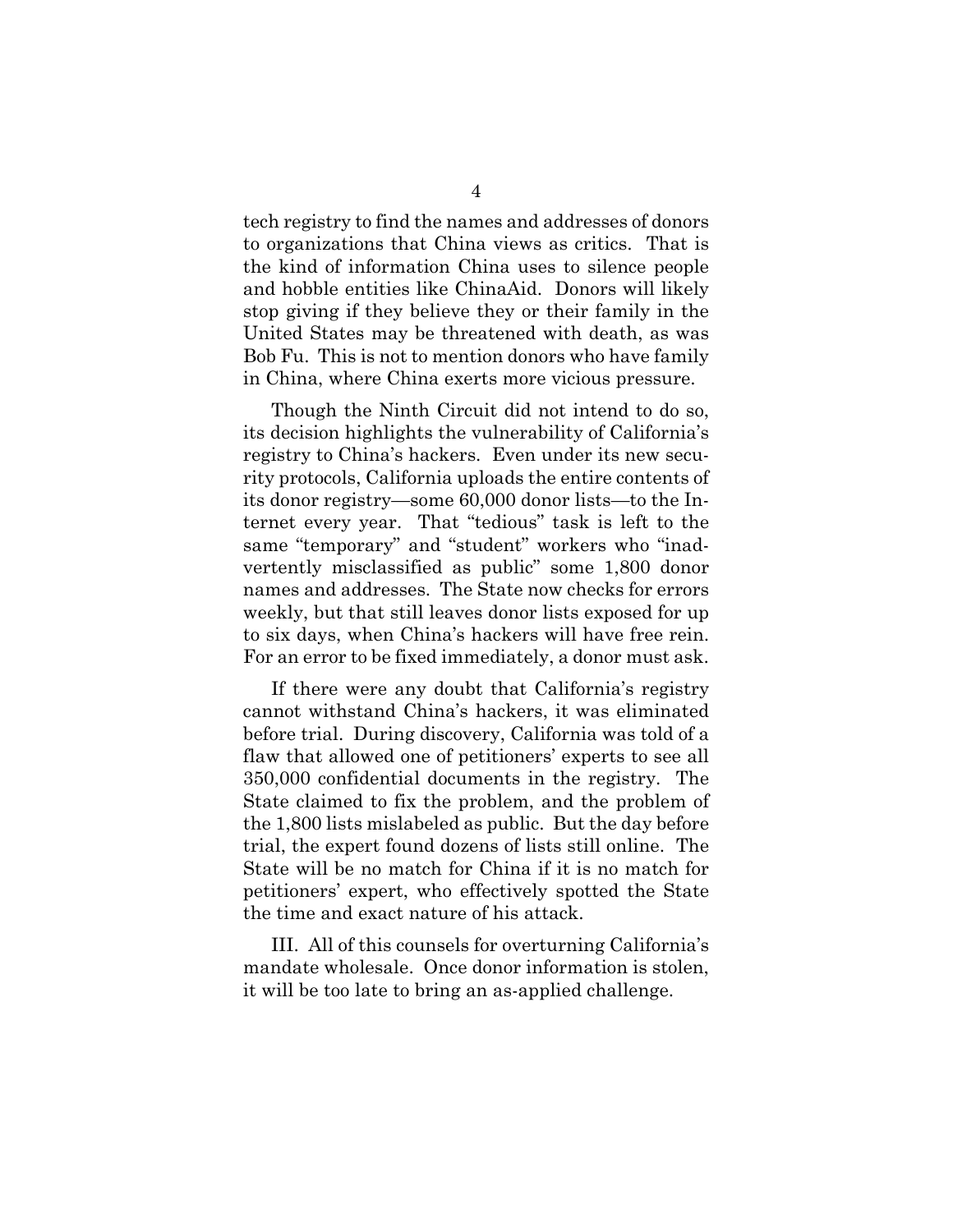#### **ARGUMENT**

#### **I. California's mandate poses grave risks to donors to human-rights groups like ChinaAid, which is facing extreme repression by China.**

The risks posed by California's blunderbuss mandate are felt acutely by nonprofits, like ChinaAid, that face down powerful nation-states for human-rights violations. Increasingly, such nation-states surveil and attack their opponents across borders—in what has become known as "transnational repression." Freedom House, *Out of Sight, Not Out of Reach: The Global Scale and Scope of Transnational Repression*, at 1 (Feb. 2021) (Transnational Repression Report). All of these nation-states have both the will and sophistication to exploit California's primitive, problem-riddled donor registry. But none compares to China, which is in the midst of a full-throttle attack on ChinaAid in the United States.

#### **A. On an unprecedented scale, China is surveilling, harassing, and intimidating critics globally, including in the United States.**

1. China "conducts the most sophisticated, global, and comprehensive campaign of transnational repression in the world." *Id*. at 15. "[T]he sheer breadth and global scale of the campaign is unparalleled." *Ibid*. China conducts a "[b]road[] system of surveillance, harassment, and intimidation that leaves many overseas Chinese and exile minorities feeling that the [Chinese Communist Party] is watching them and constraining their ability to exercise basic rights even when living in a foreign democracy. All told, these tactics affect millions of Chinese and minority populations from China in at least 36 host countries." *Ibid*. Nor is China satisfied with repressing ethnic Chinese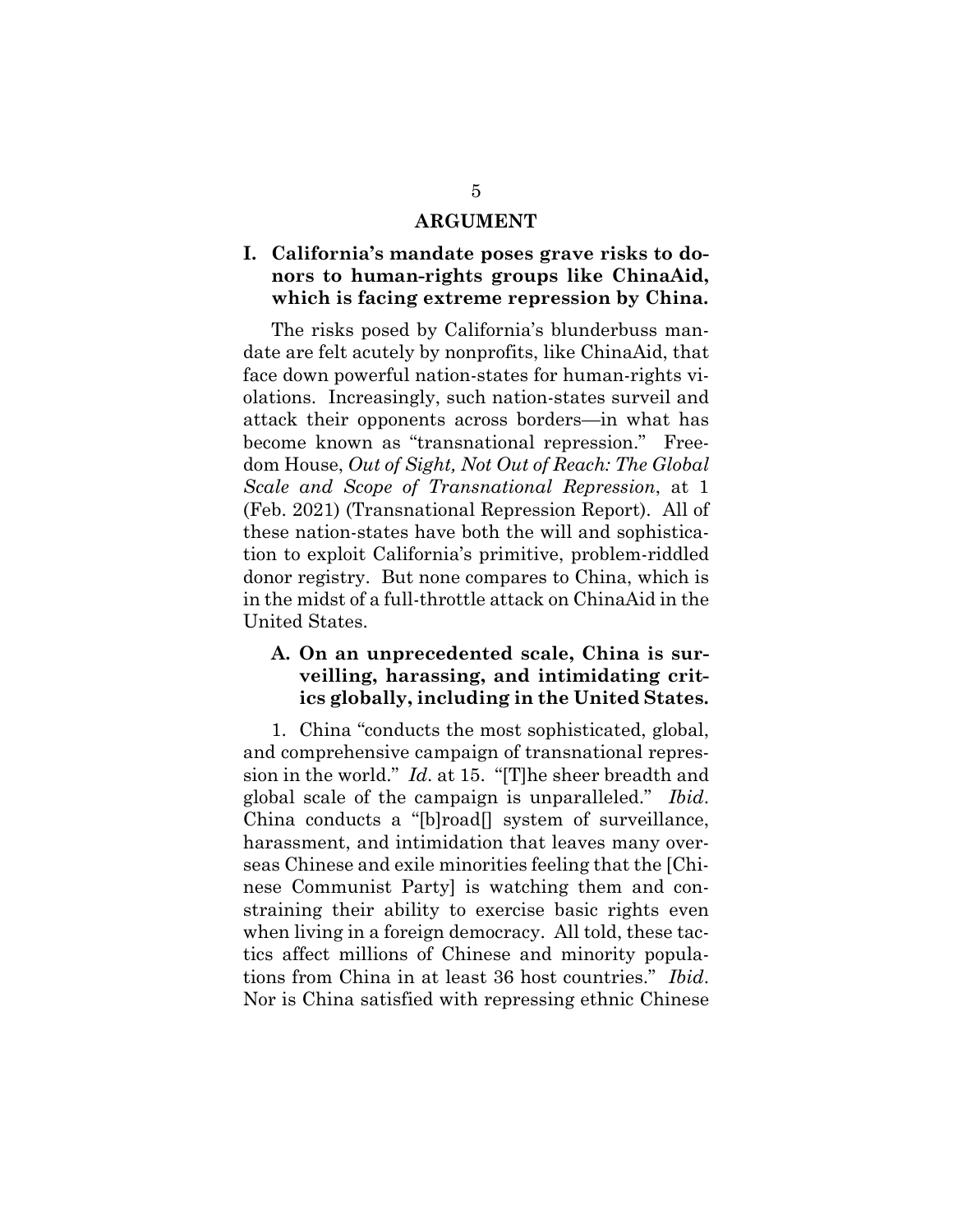and exiled minorities. "China's attempts to intimidate and control *foreigners* in response to their peaceful advocacy activities is an ominous trend." *Id*. at 16 (emphasis added).

China's "long arm of authoritarianism" extends into the United States. Congressional-Executive Commission on China, *Annual Report* 1 (2020) (Congressional-Executive Commission Report). China's efforts here "include threatening and intimidating critics, blocking social media content, pressuring publishers to censor their content in China, influencing academic institutions to the detriment of academic freedom, interfering in multilateral institutions, and pressuring U.S. and international companies to suppress practices that do not conform to the political narratives and demands of Chinese officials." *Ibid*. And the threat is growing. "[T]he Chinese government and Communist Party have taken unprecedented steps in the last year to extend their repressive policies through censorship, intimidation, and the detention of individuals and groups for exercising their fundamental human rights[.]" *Ibid*.

In one of China's most high-profile moves—which it proudly dubs "Operation Fox Hunt"—China sent agents to the United States "to conduct an aggressive harassment campaign on behalf of China to pressure political dissidents and fugitives in the United States to return home to face trial[.]" Michael Schmidt, *U.S. Charges 8 in Plot to Harass Chinese Dissidents*, N.Y. Times (Oct. 28, 2020). "In 2015, top Obama officials privately warned Chinese officials to stop using their agents in the United States to harass expatriates." *Ibid*. But evidently the warning went unheeded. Eight Chinese agents have now been charged with "carrying out an elaborate pressure campaign that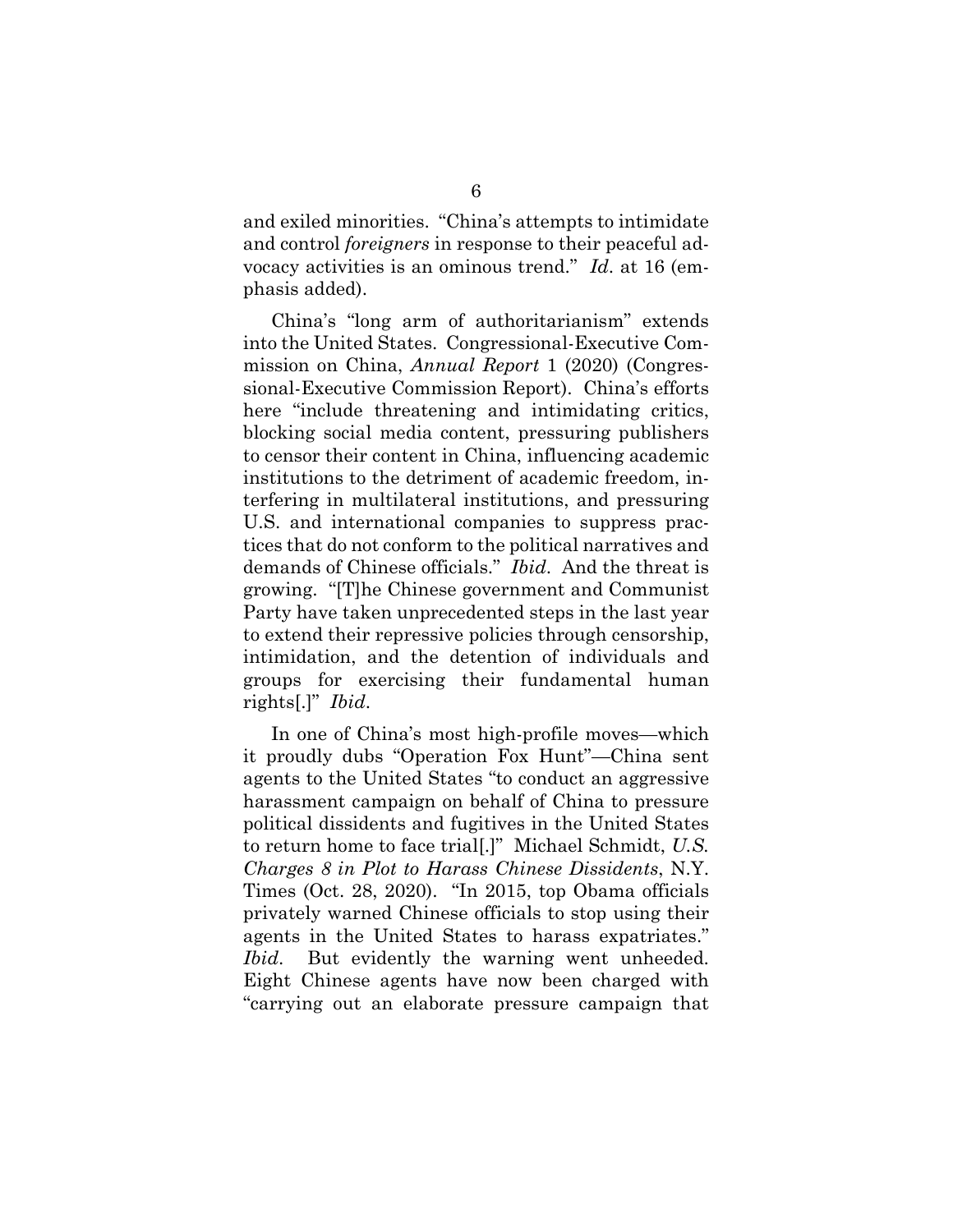included hiring American private investigators to locate the expatriates who had taken refuge in the United States and then stalking, surveilling and threatening them and their family members." *Ibid*. "In one instance, the operatives arranged for threatening messages to be sent on social media to the daughter of a former Chinese official and to her friends[.]" *Ibid*. "They also brought the official's father to the United States from China to use the unannounced presence to threaten his son to return home." *Ibid*. (internal quotation marks omitted).

To heighten the threat to its critics, China is now increasingly asserting extraterritorial jurisdiction over anyone, anywhere. In its so-called "National Security Law," which ostensibly tightens China's control over Hong Kong, China also "criminaliz[ed] any speech critical of the Chinese or Hong Kong government *made anywhere in the world, including speech by foreign nationals*." Transnational Repression Report 19-20 (emphasis added). "Among those who received the first round of arrest warrants under the new law was Samuel Chu, an American citizen, who was charged for his work to gain US government support for the cause of freedom in Hong Kong. Chu and others like him now must not only avoid traveling to Hong Kong, but also to any country with an extradition treaty with Hong Kong or China." *Ibid*. Meanwhile, China also "announced plans to sanction 11 U.S. politicians and heads of organizations that further democracy and human rights around the world, including National Endowment for Democracy president Carl Gershman, National Democratic Institute president Derek Mitchell, International Republican Institute president Daniel Twining, and Freedom House president Michael Abramowitz." Freedom House, *Democracy and*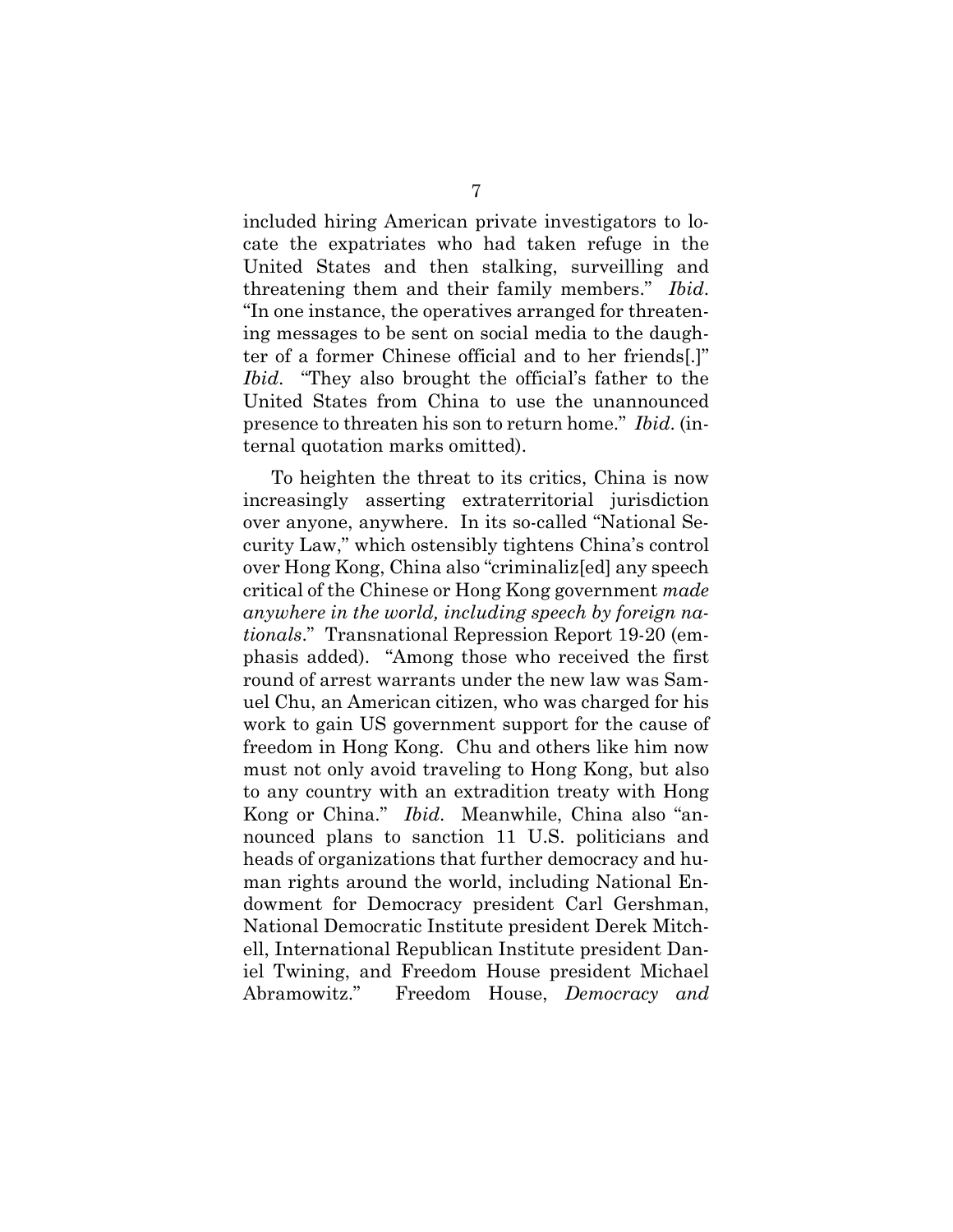#### *Human Rights Organizations Respond to Threat of Government Sanctions* (Aug. 12, 2020).

2. Although no one is safe from China's attacks, some of its most brutal assaults have come against religious minorities. "Chinese believers and outside experts compared the current situation to the Cultural Revolution (1966 to 1976), widely seen as the most repressive era for religions in [People's Republic of China] history." Congressional-Executive Commission Report 11. "[O]ne expert describe[es] the present situation as 'a toxic blend of Mao's ruthlessness and sophisticated 21st-century surveillance techniques in effect, an updated religious Cultural Revolution.''' *Ibid.* As a Chinese Catholic priest explained, "[i]n practice, your religion no longer matters, [whether] you are Buddhist, or Taoist, or Muslim or Christian: the only religion allowed is faith in the Chinese Communist Party.'' *Id*. at 112.

In the United States, China's campaign against religious dissidents has recently focused on Muslims. "Identified agents of the Chinese government" have "intimidated and harassed members of China's Turkic Muslim minorities residing in the United States, particularly those from the Uyghur community. In many cases, this harassment included threats to family members still in China \* \* \* \*. Uyghurs inside the United States who chose to speak out about worsening persecution of their community by the Chinese government reported retaliation against family members and acquaintances still in China." Congressional-Executive Commission Report 14. "This intimidation and harassment has taken place alongside the mass persecution of Uyghurs within China, backed by pervasive electronic and physical surveillance and widespread reported incidents of arbitrary detention and torture."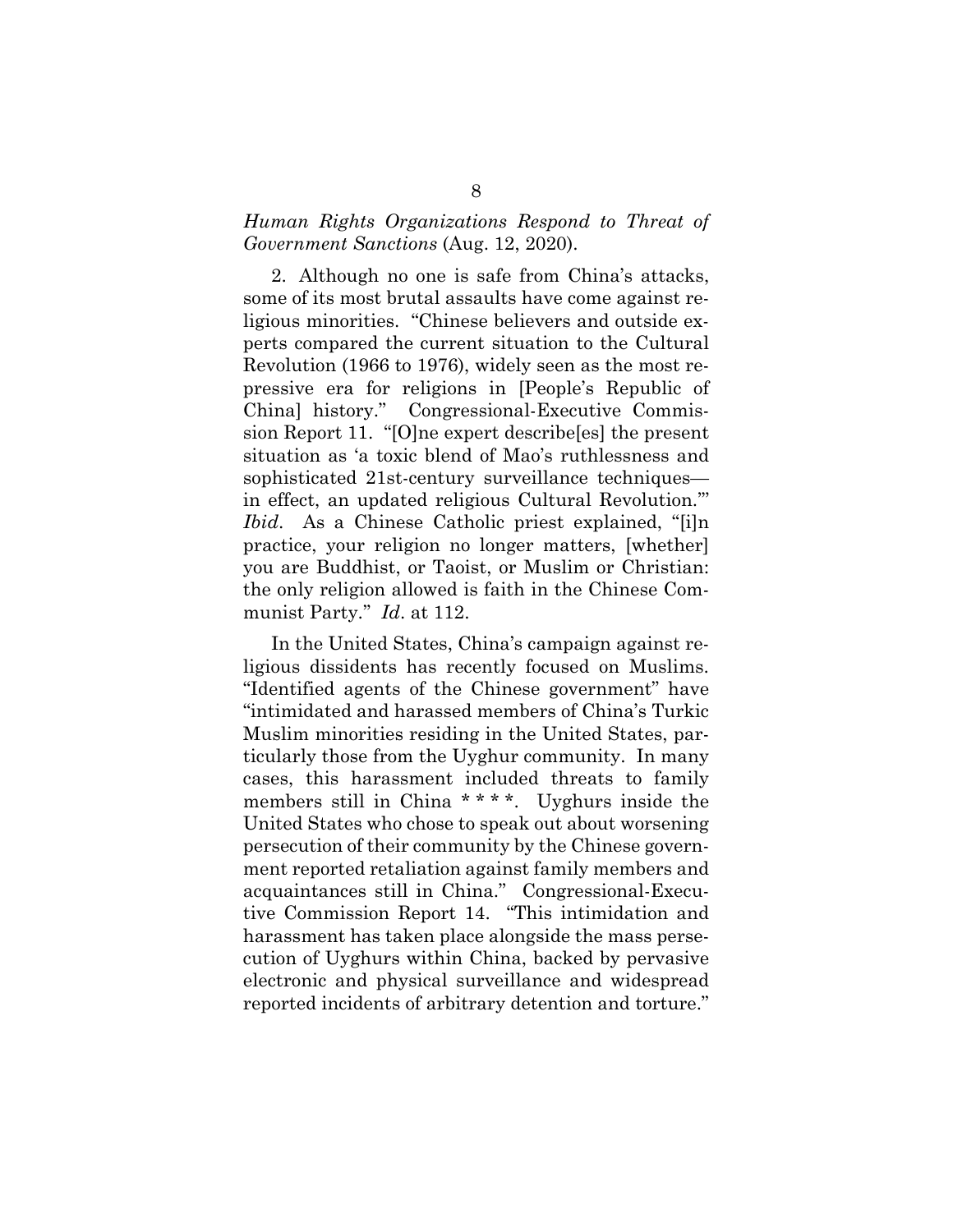*Id*. at 154. Indeed, the repression in the United States conspicuously accelerated in 2017, "when the Chinese government began constructing a network of mass internment camps \* \* \* that have held up to 1.8 million individuals from predominantly Muslim ethnic minority groups, including Uyghurs, Kazakhs, Kyrgyz, Hui, and others." *Ibid*.

This ongoing "harassment and intimidation" in the United States has "had a chilling effect on Uyghurs in the United States who wish to speak about repression in [China] and violates their right to freedom of expression and association." *Ibid*. That chill is intensified when, as often happens, China attacks Uyghurs by threatening their family members.

"The Chinese government often harasses Uyghurs in the United States by forcing [them] to convey sensitive personal and financial information" to "close family members" in China. *Ibid*. "In one mid-2018 case," for example, "a Uyghur woman living in the United States was contacted by her mother and asked to provide—in addition to her U.S. phone number—her U.S. bank account number and the license plate number of her car." *Ibid*. "In another similar 2018 incident, Chinese authorities detained the mother of Uyghur-American Ferkat Jawdat in a [Chinese] mass internment camp, prompting Jawdat to speak out about her plight. He would not hear from his mother again until more than a year later, in a May 2019 phone call, when she said she had been released from the camp[] and asked him to cease his advocacy." *Ibid*.

3. In a letter to the Biden Administration, 24 human rights organizations—including Human Rights Watch and ChinaAid—summarized the situation well: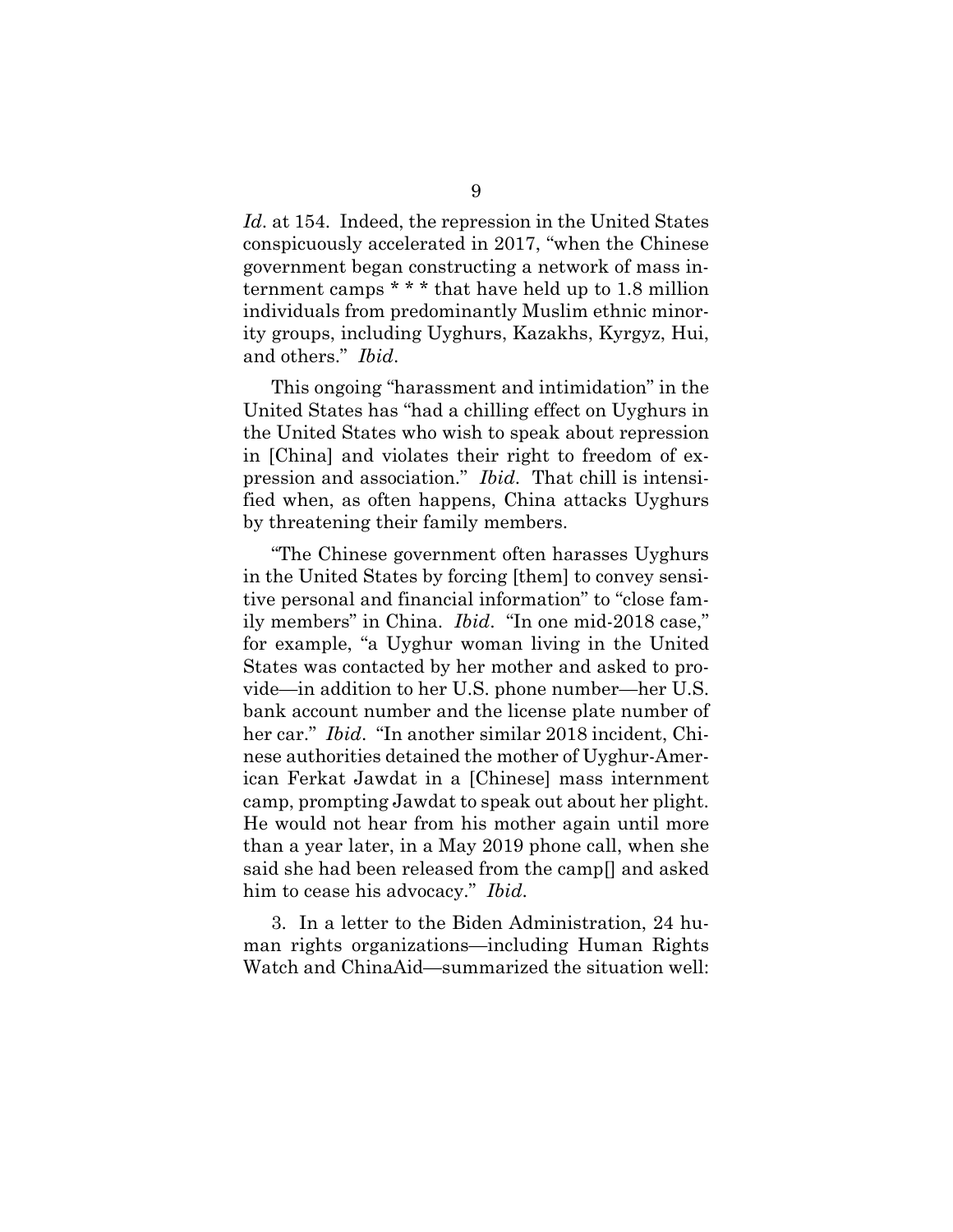The scope and scale of human rights violations committed by the Chinese government inside *and outside the country* require a fundamental shift; many of the tools previously employed are no longer relevant or sufficiently robust. We welcome senior officials' statements that the US government will hold the Chinese government "accountable for its abuses of the international system," and the suggestion that the US will impose consequences for serious violations.

A Human Rights Approach to U.S.-China Policy: A Joint NGO Letter to the Biden Administration (Feb. 17, 2021) (emphasis added).

#### **B. China has acted to harass and intimidate ChinaAid and its supporters, even using proxies to make public death threats against ChinaAid's president.**

China's transnational repression is anything but hypothetical to ChinaAid. Thanks to its long record of calling attention to China's persecution of Christians, ChinaAid has been labeled by the Chinese Communist Party—via one of its newspapers—as "anti-China." Huang Lanlan & Shan Jie, *U.S. Forces Under Guise of Religion Serve as Anti-China Vanguard of Washington*, Global Times (Oct. 27, 2020). According to the paper, China Aid works with other "anti-China forces" which it says include certain former members of the U.S. House of Representatives, a leading academic at the University of Texas at Austin, and multiple prohuman rights organizations, including the National Endowment for Democracy and the Lantos Foundation. *Ibid*. All of these supposedly nefarious actors, says the paper, are guilty of forming a "conspiracy of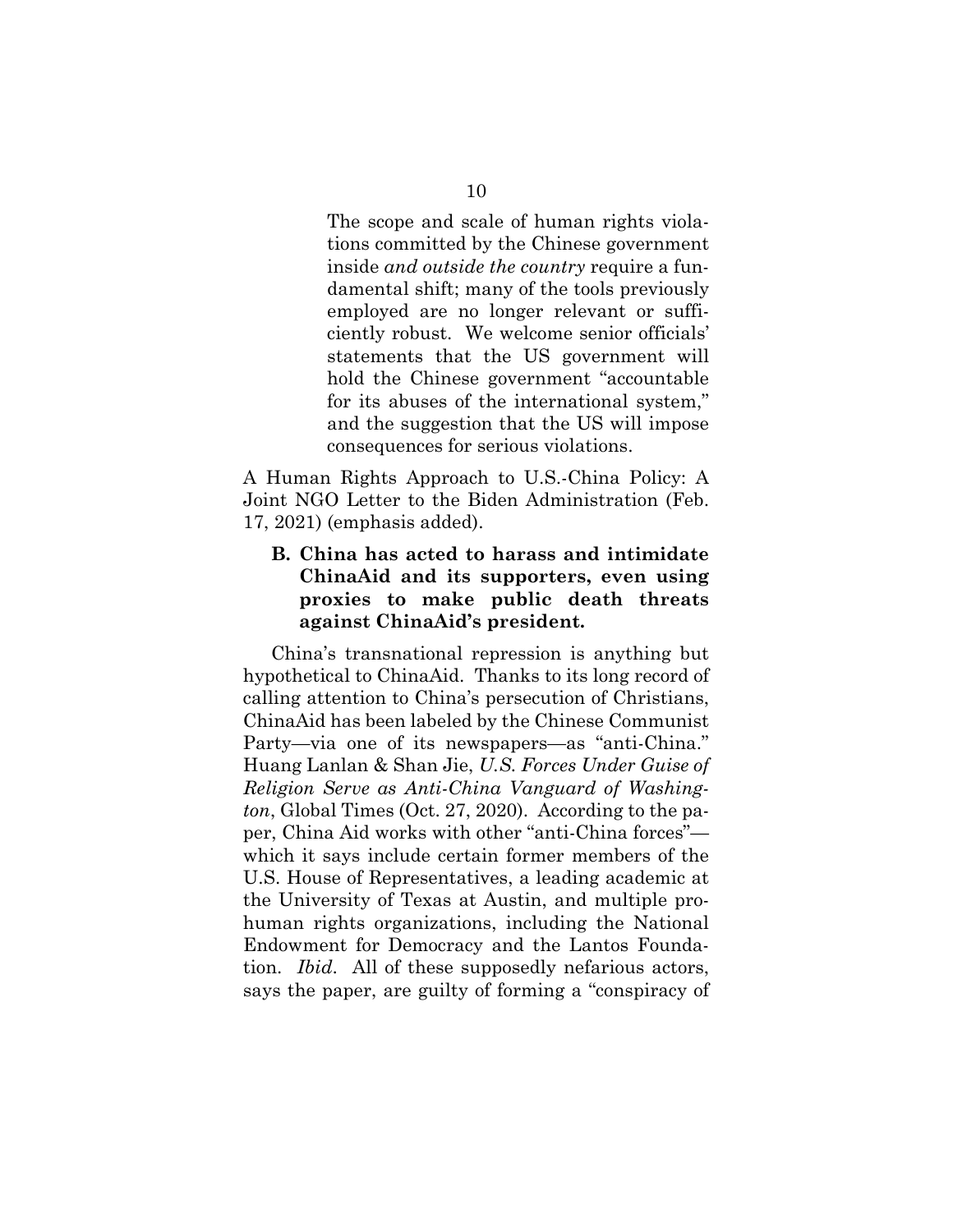politicizing religious matters in China" and, in so doing, "break[ing] local order and values." *Ibid*.

But of the forces it labeled "anti-China," China has reserved its strongest ire for the founder of ChinaAid, Bob Fu, who has been publicly threatened with death by a proxy of China who lives in the United States. In September 2020, an exiled businessman from China named Guo Wengui posted a video online urging viewers to "eliminate" Fu and another prominent critic of the Chinese Communist Party, Wu Jianmin, who lives in Southern California: "Let's eliminate traitors in the world. \*\*\* Let's get started, let's finish with these traitors first." Nick Aspinwall, *Guo Wengui is Sending Mobs After Chinese Dissidents*, Foreign Policy (Oct. 28, 2020). When protesters began appearing by the dozens outside Fu's house in Midland, Texas, law enforcement officials advised Fu family members to evacuate and disperse to separate locations, which they did. No. 7:20-cv-00257, *Fu* v. *Wengui*, Doc. 1, at ¶ 16 (W.D. Tex. Nov. 12, 2020) (complaint).

Fu also filed a federal suit against Wengui documenting his multiple public death threats, which now include a price on Fu's head. *Id*. ¶ 16. Posted on Wengui's YouTube and Twitter accounts, as well as on Wengui's own live broadcasting service and personal website, the threats have been explicit and repeated:

- Labeling Fu a "threat to all human beings," in September 2020, Wengui called for his followers to "kill" Fu, as part of a larger, international "Kill Cheaters" campaign.
- The next day, when protesters appeared at Fu's house and he called the police, Wengui posted a new video: "We will send at least 100 to 200 comrades to your house tomorrow.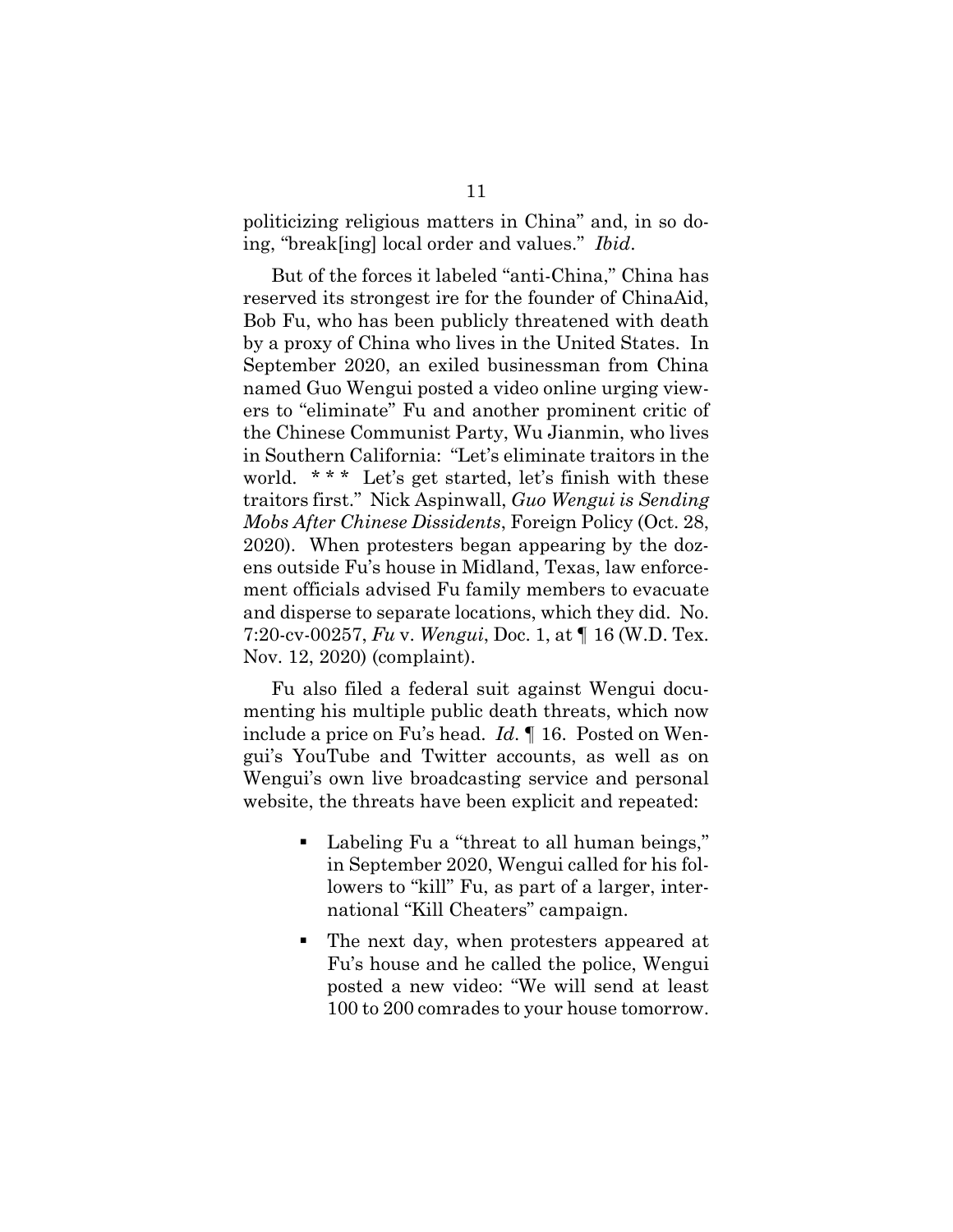We will see how much power you have in the U.S."

- The same day, Wengui posted another video naming Fu on his "Kill Cheaters" campaign hit list, which also included the California pro-democracy activist Wu Jianmin.
- Still on that same day, Wengui intensified his demand: "If you didn't participate in the global kill cheaters [sic] campaign, there's something wrong with you. You need to take actions [sic]. None of those cheaters should be missed. We need to see the result."

#### *Id*. ¶¶ 42, 45.

Responding to these demands, one of Wengui's followers went to Jianmin's house in California and filmed himself shouting at Jianmin from the driveway:

> Scumbag Jianmin! And that Bob Fu! Bob Fu \* \* \* [w]ait for me to kill Jianmin Wu first and you'll be the next \* \* \* \* You dirtbags milk the First Amendment in U.S. for your freedom of speech \* \* \* \* I am not afraid of death \* \* \* \* I will go [sic] your houses one after another. Get your guns ready and have your bullets loaded. You'd better shoot me or you just wait and see.

*Id*. ¶ 46. Wengui posted this video online. *Ibid*.

Wengui then raised the stakes by offering a reward for "comrades" who would "find Bob Fu and kill him":

> I'm appealing again to all the comrades  $***$ Connect and converge to Midland[,] Texas to find Bob Fu and kill him. This is the time to test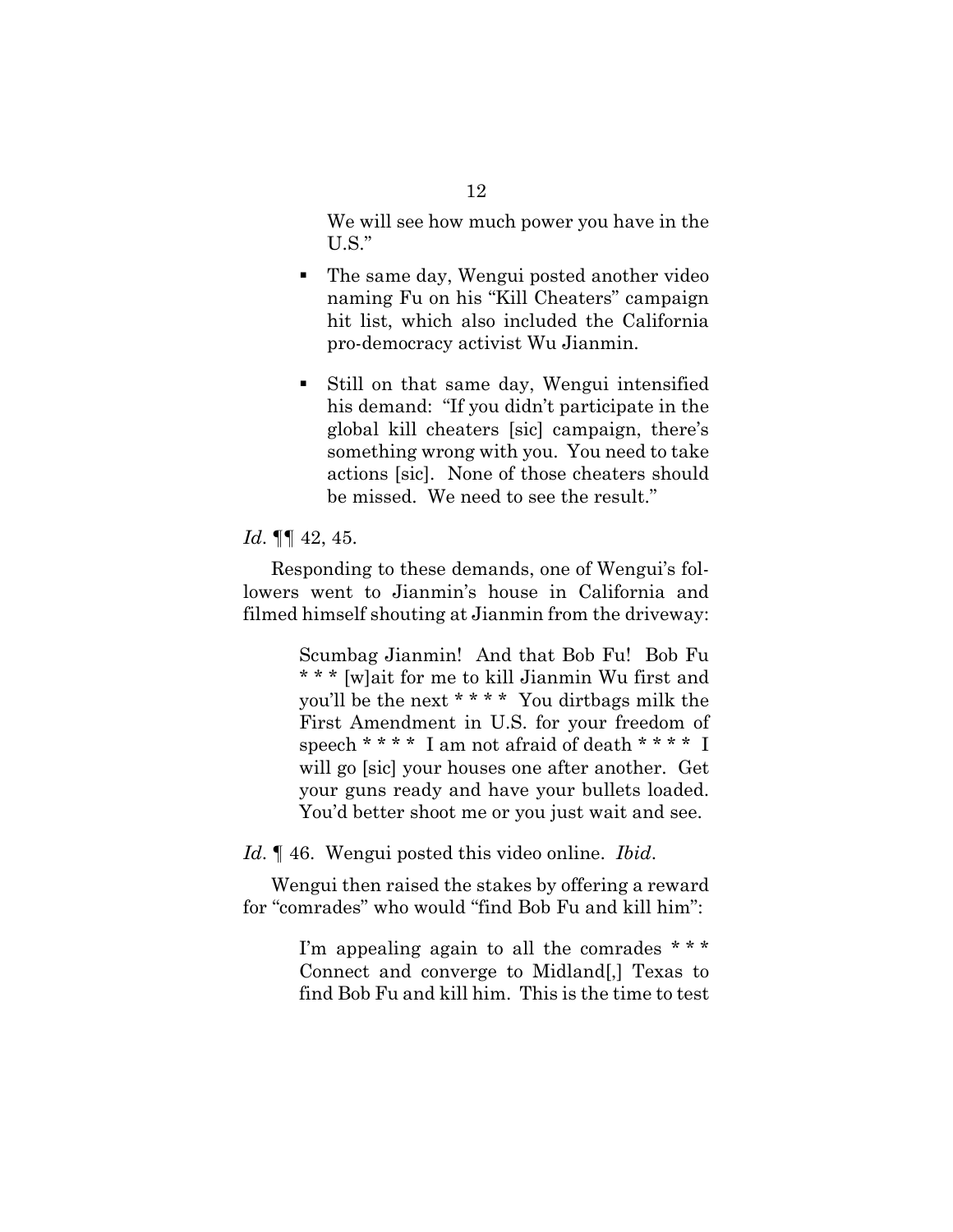your loyalty and ability. I will reward you with stocks according to your action. \* \* \* Whether you are a true comrade or not, we will figure it out from your action.

*Id*. ¶ 47. The next day, Wengui republished his hit list and declared: "They deserve to die"; "the revolution exposed all these bastards." *Id*. ¶ 49. Wengui's online attacks continued through October 2020 and were viewed by hundreds of thousands of people, prompting protesters to threaten Fu online with death and, in one case, to appear at Fu's house to threaten him in person. *Id*. ¶¶ 50-79.

The threats forced Fu to close ChinaAid's offices. Mindy Belz, *Weapons of Mass Distraction*, WORLD Magazine (Oct. 22, 2020). They have also traumatized his family. As he explained to one reporter, "[t]he children are realizing there is a price to pay for religious advocacy, even on U.S. soil." *Ibid*.

What is going on here? In his threatening videos, Wengui does not announce himself as an agent of China; to the contrary, he proclaims himself an anticommunist. *Fu* v. *Wengui*, Doc. 1, at ¶ 20. But in 2017, after he came to the United States, Wengui "appeared in a television interview on Mirror TV, a Chinese language news organization based in New York. In the interview, [he] pledged 'to serve under President Xi' and 'to contribute to President Xi's China dream.'" *Ibid*. And it is common for China to work through proxies. In fact, China maintains "a network of proxy entities" and "activists" who "have been involved in harassment and even physical attacks against party critics and religious or ethnic minority members. The greater distance from official Chinese government agencies offers the regime plausible deniability on the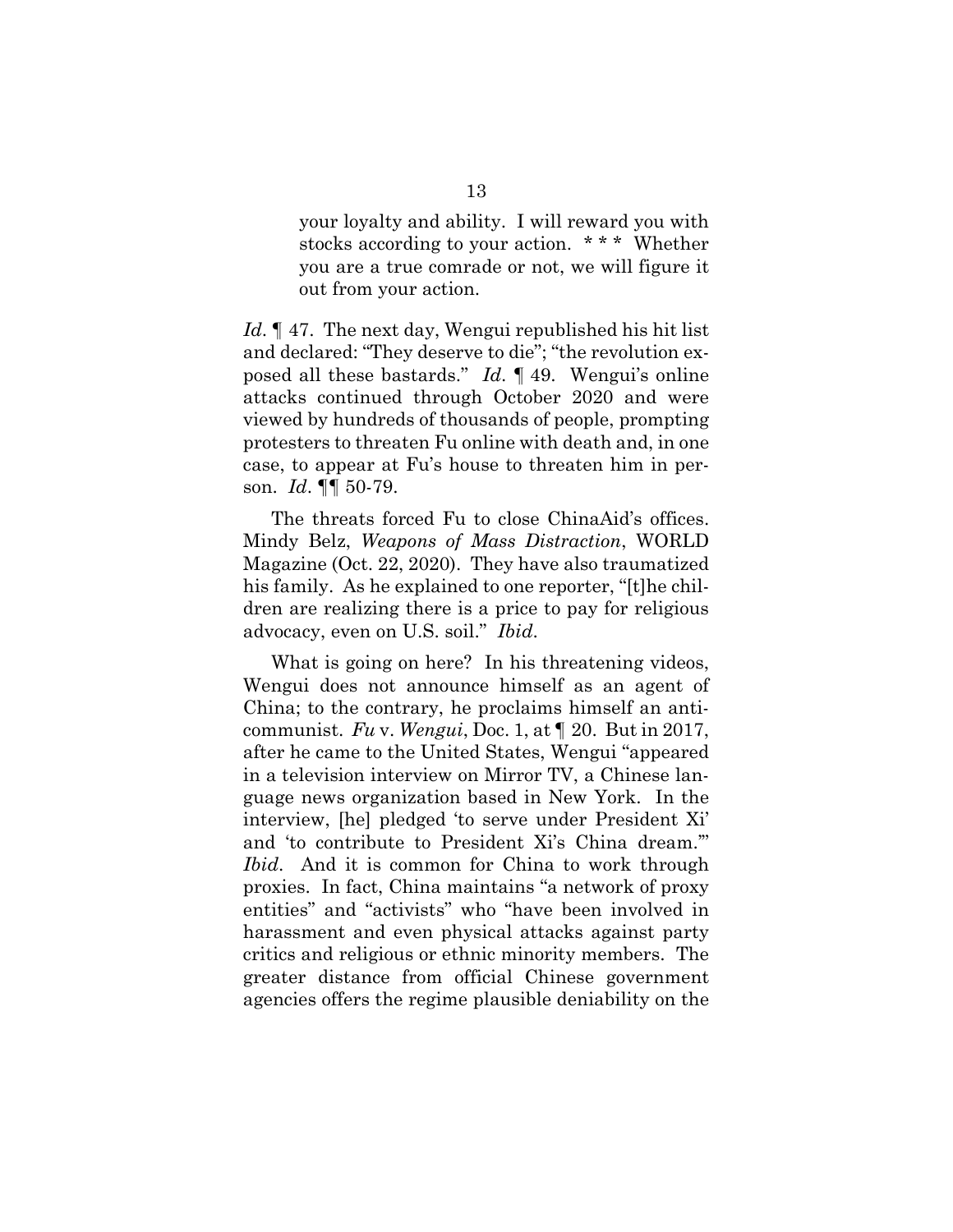one hand, while accomplishing the goal of sowing fear and encouraging self-censorship far from China's shores, on the other." Transnational Repression Report 17. That is exactly what happened to Bob Fu.

If Wengui were *not* a proxy of China, moreover, one wonders why he included China critic Wu Jianmin on his hit list. Like Fu, Jianmin "had no prior connections to [Wengui] before the billionaire and his followers began their pressure campaigns, but he believes Chinese authorities are 'very aggravated' by his popular anti-CCP [*i.e*., Chinese Communist Party] YouTube channel. 'Only the CCP and its agents would desire [the] silencing of my voice,' he said." Aspinwall, *supra*.

### **C. One of China's primary means of attacking critics outside of China is highly sophisticated hacking, including into federal agencies.**

Though China is bold enough to threaten dissidents in the United States directly, it is also savvy enough to rely on skilled hackers to breach U.S. computer systems. The U.S. Director of National Intelligence has ranked the number one worldwide threat to the United States as cyberattacks from China. Director of National Intelligence, *Worldwide Threat Assessment of the U.S. Intelligence Community* 5 (2019). These attacks extend far beyond traditional national security interests; they range into sensitive U.S. human rights and humanitarian information housed in nonprofit and government systems alike.

Most recently, "a group of hackers associated with China's main intelligence service \* \* \* infiltrated more than 100 companies and organizations around the world to steal intelligence, hijack their networks and extort their victims." Katie Benner & Nicole Perlroth,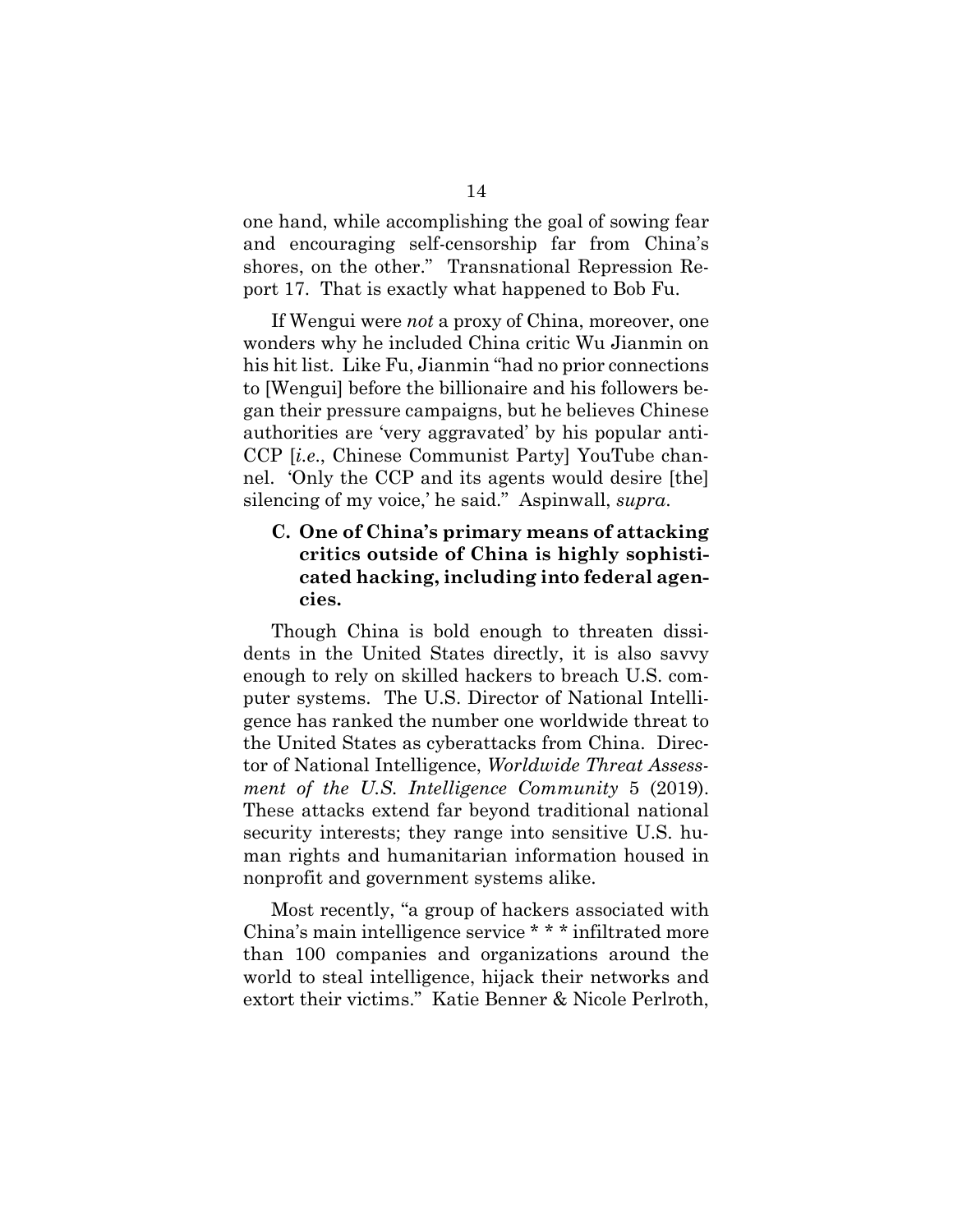*China-Backed Hackers Broke Into 100 Firms and Agencies, U.S. Says*, N.Y. Times (Sept. 16, 2020). The hackers not only "targeted social media and other technology companies," but "universities, government agencies and nonprofits." *Ibid*. According to the U.S. Department of Justice, "the scope and sophistication of the crimes in these unsealed indictments is unprecedented." U.S. Dep't of Justice, *Seven International Cyber Defendants, Including "Apt41" Actors, Charged In Connection With Computer Intrusion Campaigns Against More Than 100 Victims Globally* (Sept. 16, 2020). Particularly alarming was China's use of mercenary hackers, who "believed their association with the PRC provided them free license to hack and steal across the globe." *Ibid*. Other Chinese "state-sponsored hackers broke into the networks of the Vatican to conduct espionage in the lead-up to negotiations about control over the appointment of bishops and the status of churches in China." Center for Strategic & International Studies, *Significant Cyber Incidents 2020-21*; Francis Rocca & Eva Xiao, *China Hacked Vatican Ahead of Negotiations, U.S. Cybersecurity Firm Says*, The Wall Street Journal (July 29, 2020).

Of course, many Chinese hackers also work directly for the Chinese government—such as those who explored "security vulnerabilities in the networks of biotech firms in Maryland, Massachusetts[,] and California that were studying coronavirus vaccines and treatments," along with "a California firm producing coronavirus testing kits." Eric Geller & Betsy Woodruff Swan, *DOJ Says Chinese Hackers Targeted Coronavirus Research*, Politico (July 21, 2020). The coronavirus piece of the operation formed only a small part of the attack. For years, the hackers invaded the systems of "hundreds of victim companies, governments, non-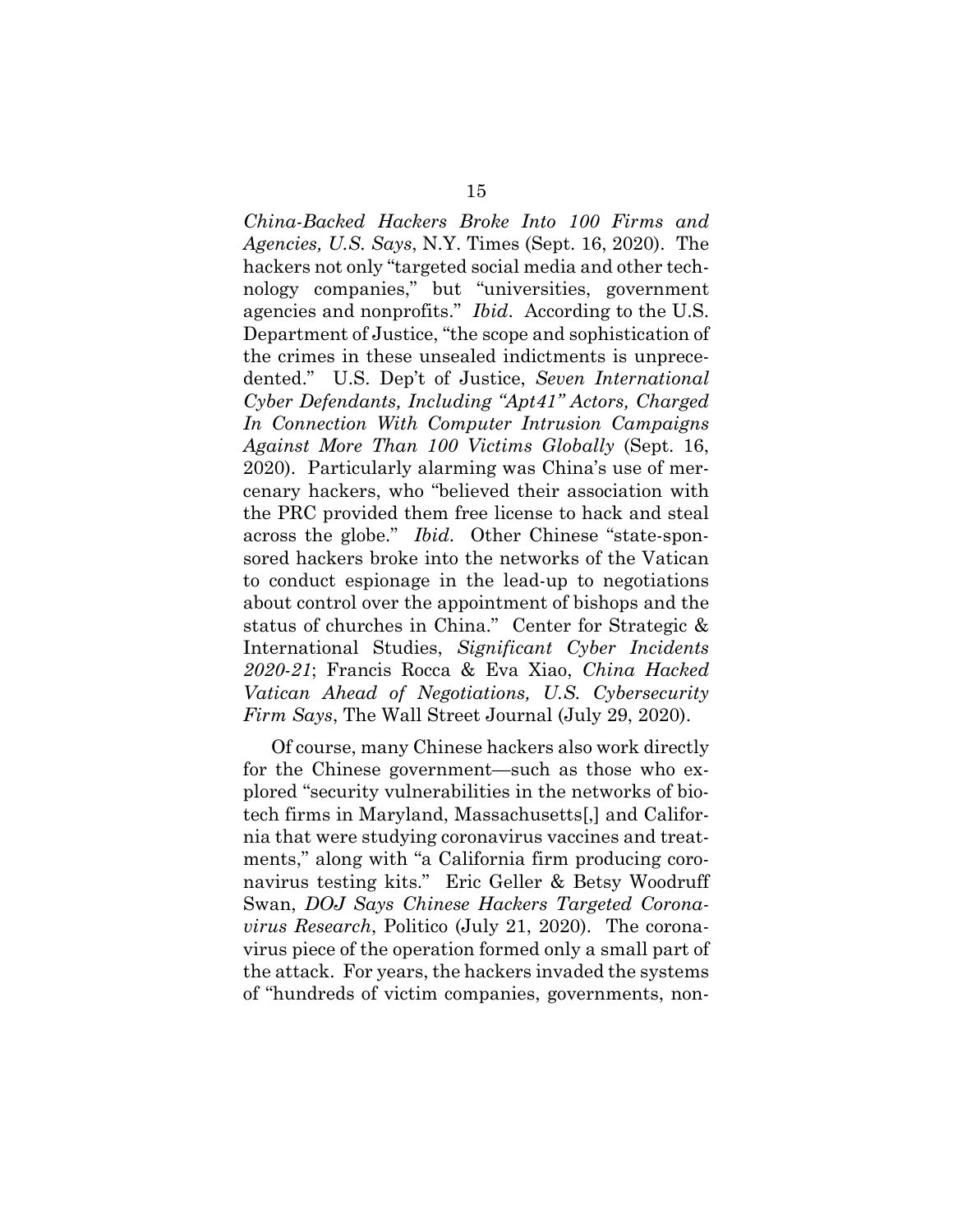governmental organizations, and individual dissidents, clergy, and democratic and human rights activists in the United States and abroad." U.S. Dep't of Justice, *Two Chinese Hackers Working with the Ministry of State Security Charged with Global Computer Intrusion Campaign Targeting Intellectual Property and Confidential Business Information, Including COVID-19 Research* (July 21, 2020). Ominously for ChinaAid—given that Bob Fu helped to organize the Tiananmen Square protests—the hackers "provided their Chinese government contact with the passwords of human rights activists, including a community organizer in Hong Kong and a former Tiananmen Square protester." Geller & Swan, *supra*.

China's hackers have also enjoyed great success penetrating U.S. government agencies. For example, in a highly publicized incursion lasting over a year, "Chinese intruders" gained "administrator privileges" in "the computer networks at the Office of Personnel Management [OPM], mimicking the credentials of people who run the agency's systems." David E. Sanger, Nicole Perlroth, & Michael D. Shear, *Attack Gave Chinese Hackers Privileged Access to U.S. Systems*, N.Y. Times (June 20, 2015). With those credentials in hand, "[t]he hackers began siphoning out a rush of data"—including 5.6 million sets of fingerprints—"after constructing what amounted to an electronic pipeline that led back to China[.]" *Ibid*.; Kaveh Waddell, *5.6 Million Fingerprints Stolen in OPM Breach*, The Atlantic (Sept. 23, 2015).

The successful attack at OPM should have been no surprise. Just the year before, auditors had "harshly criticized lax security at the Internal Revenue Service, the Nuclear Regulatory Commission, the Energy Department, the Securities and Exchange Commission—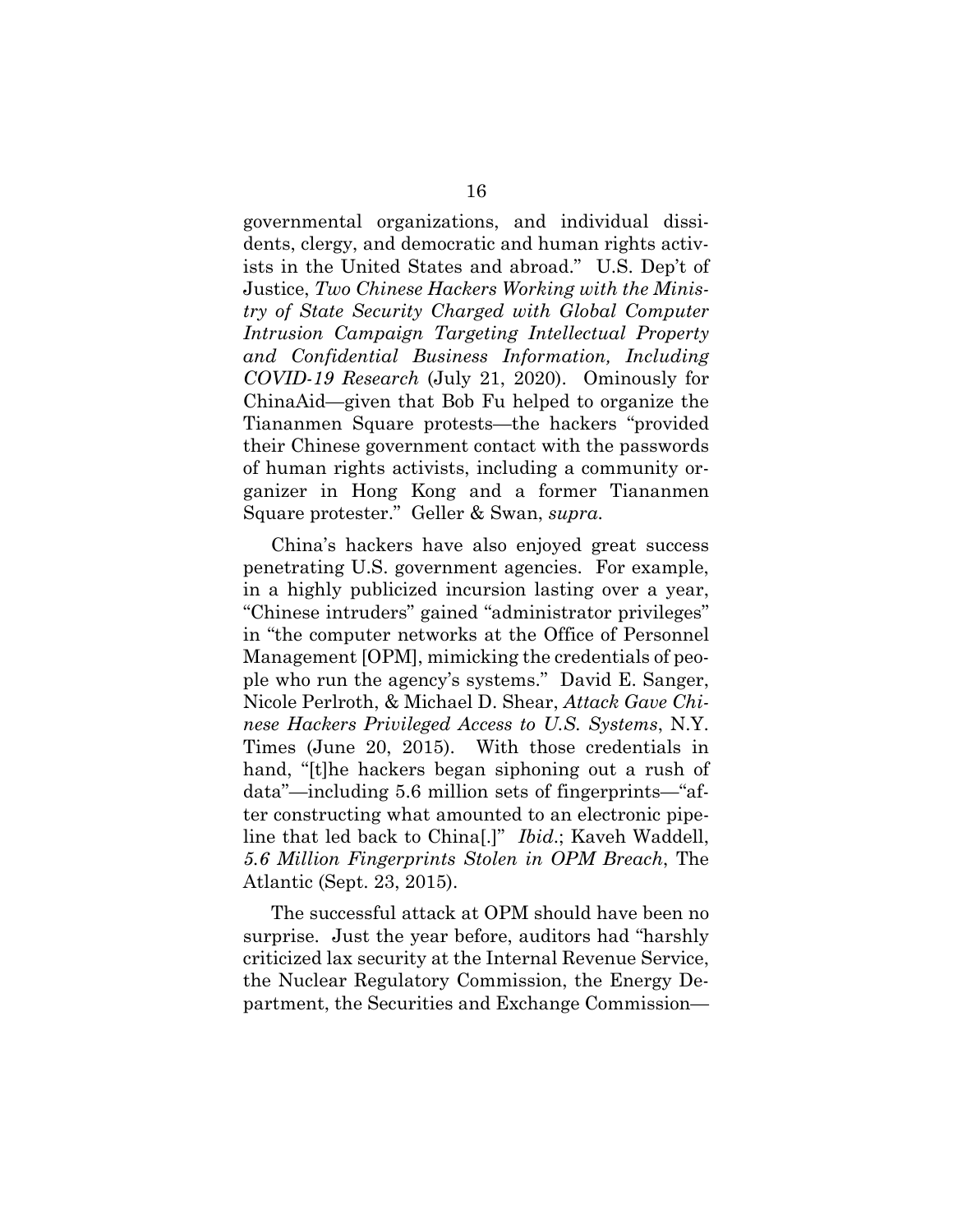and the Department of Homeland Security, which has responsibility for securing the nation's critical networks." Sanger, Perlroth, & Shear, *supra*. "At the Nuclear Regulatory Commission \* \* \* information about crucial components was left on unsecured network drives, and the agency lost track of laptops with critical data." *Ibid*. "Computers at the I.R.S. allowed employees to use weak passwords like 'password'"; and "[o]ne report [on the IRS] detailed 7,329 'potential vulnerabilities' because software patches had not been installed." *Ibid*. The same year that OPM was hacked, the IRS was too. "[I]dentity thieves used one of its online services to obtain prior-year tax return information for about 100,000 U.S. households." John D. McKinnon & Laura Saunders, *Breach at IRS Exposes Tax Returns*, The Wall Street Journal (May 26, 2015).

#### **D. China's hackers are among the world's most elite; they have hacked the "Holy Grail of cyberespionage": the iPhone.**

Like all hackers, China's hackers "exploit[] publicly disclosed vulnerabilities in widely used software[.]" Geller & Swan, *supra*. Indeed, the two Chinese hackers discussed above, who were indicted for breaking into hundreds of companies and nongovernmental organizations, "took advantage of newly announced vulnerabilities before companies had had time to patch them." *Ibid*. But China does not *need* known vulnerabilities. For example, China's government allegedly gave one of the hackers a "zero-day exploit," which is "a highly valuable piece of code designed to compromise a previously unknown flaw." *Ibid*.

So capable has China become at finding flaws, in fact, that Google has discovered—and Apple has admitted—that China has hacked into the iPhone.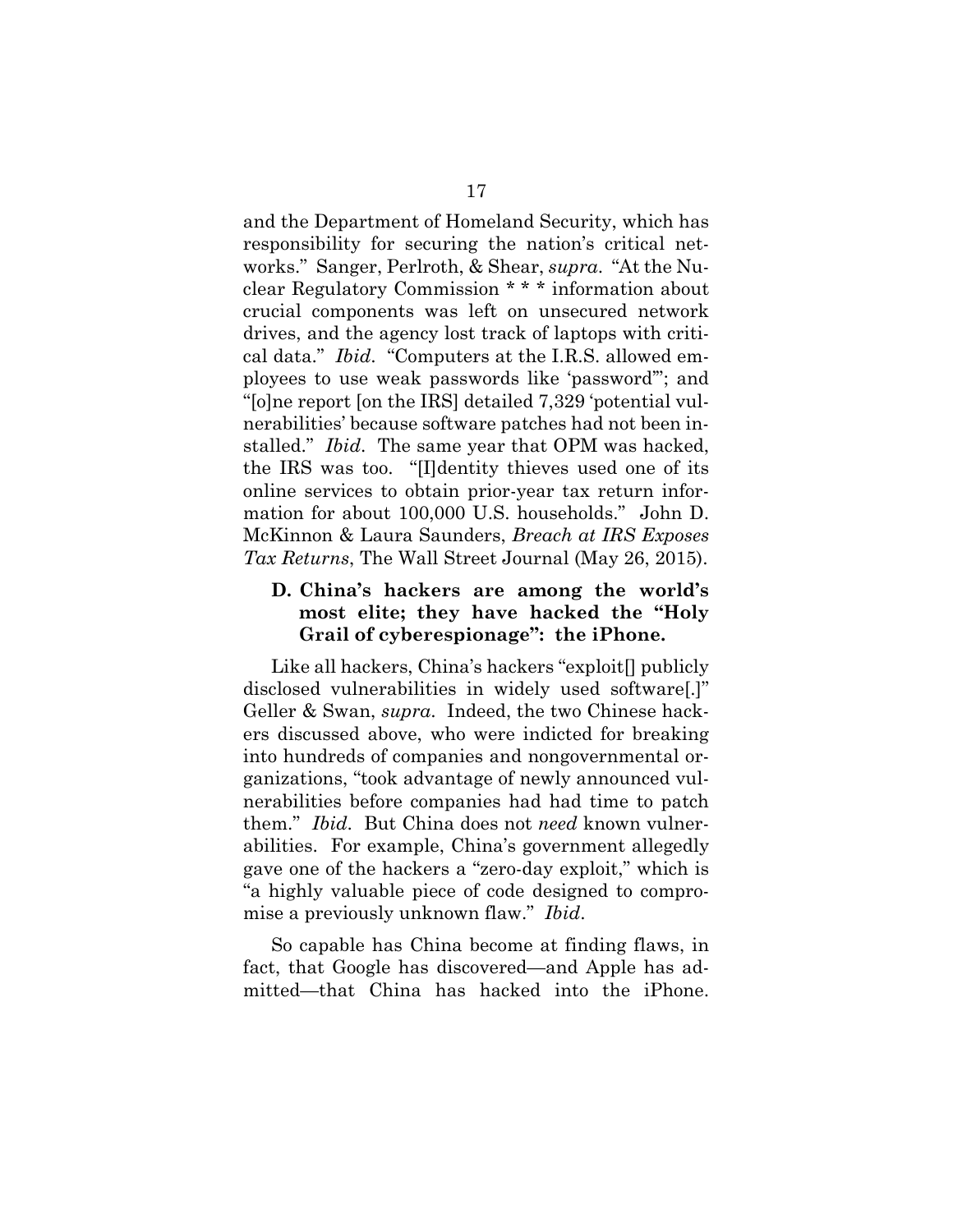Nicole Perlroth, Kate Conger, & Paul Mozur, *China Sharpens Hacking to Hound Its Minorities, Far and Wide*, N.Y. Times (Oct. 22, 2019). At least for a time, even the FBI could not do this. In 2016, the FBI obtained multiple court orders requiring Apple to help the FBI break into an iPhone to investigate "a gunman involved in the killing of 14 people" in California. *Ibid*. When Apple refused to comply, the FBI "paid more than \$1 million to an anonymous third party to hack" into the iPhone. *Ibid*.

But more recently, "Google researchers said they had discovered that iPhone vulnerabilities were being exploited to infect visitors to a set of websites. Although Google did not release the names of the targets, Apple said they had been found on about a dozen websites focused on [Uyghurs]." Perlroth, Conger, & Mozur, *supra*.

Once an iPhone is breached, its user can be monitored. That is why "[b]reaking into iPhones has long been considered the Holy Grail of cyberespionage. 'If you can get inside an iPhone, you have yourself a spy phone,'" according to John Hultquist, director of intelligence analysis at a cybersecurity firm. *Ibid*. Alas, Google's Android phones fared no better; Chinese hackers compromised those phones, too. *Ibid*.

## **II. China's sophisticated hackers will inevitably exploit California's porous registry to find donors to organizations that China views as critics.**

California's primitive donor-disclosure registry is no match for the skill and ferocity of China's hackers. As the Ninth Circuit conceded, the registry revealed its entire contents—350,000 documents—to the public, and affirmatively mislabeled as public some 1,800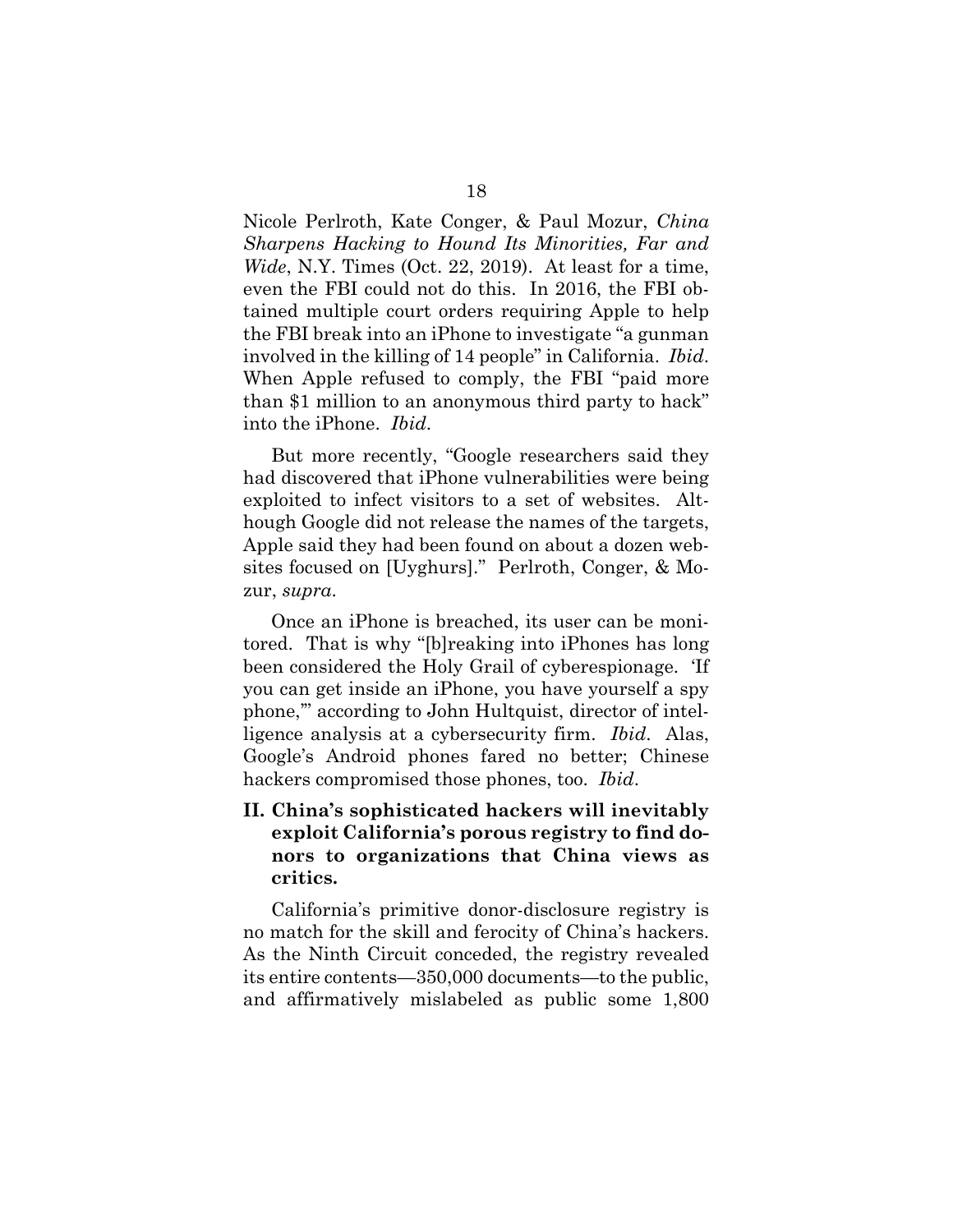donor lists. AFPF Pet. 36a; TMLC Pet. 39-40a. The court drew comfort from the State's promises that its security problems were solved. TMLC Pet. 40-41a; AFPF Pet. 36-37a. But at every turn, the court's analysis unwittingly highlights the ongoing flaws in the registry, which China will inevitably exploit.

**A. The decision below inadvertently highlights the ruinous defects in California's registry.**

#### **1. California** *still* **uploads the entire contents of its registry—60,000 donor lists—to the Internet every year.**

According to the Ninth Circuit, "much of" California's error in labeling some 1,800 lists public "can be traced to the large amount of paper the Registry Unit processes around the same time each year. The Registry Unit receives over 60,000 registration renewals annually, and 90 percent are filed in hard copy." AFPF Pet. 36a; TMLC Pet. 40a. One might view this as a red flag suggesting that the State is running needless risks by uploading voluminous renewals onto the Internet in the first place. After all, almost two decades before the Internet existed, this Court warned of "the threat to privacy implicit in the accumulation of vast amounts of personal information in computerized data banks or other massive government files." *Whalen* v. *Roe*, 429 U.S. 589, 605 (1977). Ignoring this well-established risk, the State insists on "uploading" the donor lists. AFPF Pet. 36a; TMLC Pet. 40a.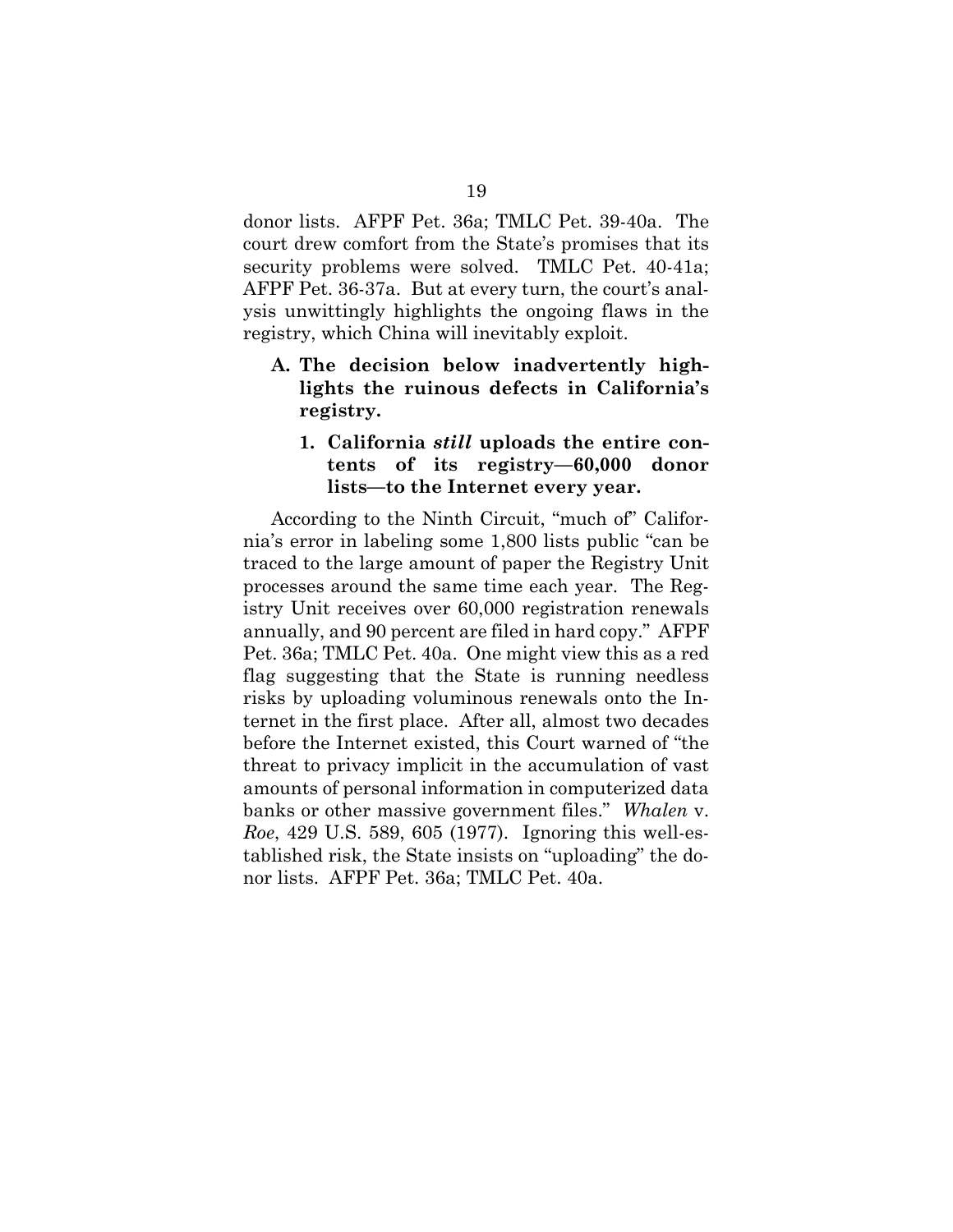**2. The "tedious" task of uploading 60,000 donor lists is** *still* **left to "temporary" and "student" workers, whose errors the State does not count as public disclosures.** 

Compounding the risk of disclosure, the State continues to entrust the sensitive task of uploading donor lists to "temporary workers and student workers." AFPF Pet. 36a; TMLC Pet. 40a. Unsurprisingly, given the "volume and tediousness of the work," the students and temporary workers "occasionally mismark[] [the lists] as public and then upload[] them to the publicfacing site." *Ibid.* But here again, rather than declining to upload the lists, or hiring skilled workers, the State has decided only to "implement[] stronger protocols," including "procedural quality checks[.]" AFPF Pet. 36a-37a; TMLC Pet. 40a.

One must question California's will to enforce its new protocols however, given that it does not view inadvertent disclosures as breaches. Indeed, according to the head of the State's donor registry, "if every confidential [donor list] ever obtained by the registry were inadvertently uploaded for public access via links and publicly downloaded, there would [be] no breach of the confidentiality policy[.]" AFPF JA 423. Similarly, the former registry head testified that she did not consider confidential material appearing online to be "public disclosures" at all if, "as far as we know, *nobody had viewed* the documents." ER 768 (emphasis added).<sup>2</sup> Not surprisingly, then, the State does not penalize

<span id="page-25-0"></span><sup>2</sup> "ER" refers to the excerpts of record filed with the Ninth Circuit in Nos. 16-55727 & 16-55786 at Dkt. 9.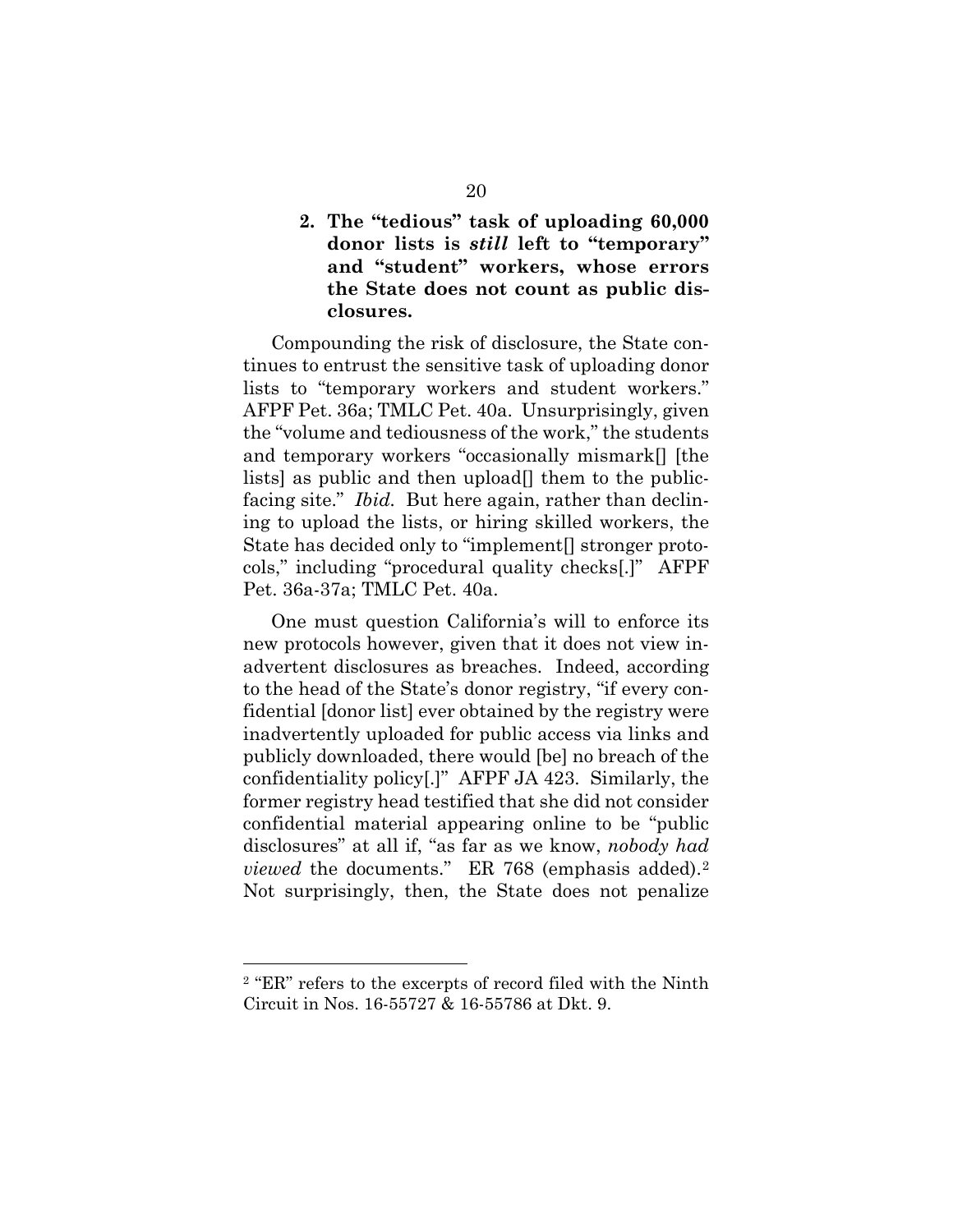inadvertent disclosures; indeed, it does not even penalize intentional disclosures. TMLC JA 285-86.

In short, the State has adopted stronger protocols to avoid what it maintains are non-breaches triggering no consequences. That does not inspire confidence.

#### **3. Donor lists are** *still* **"inadvertently misclassified as public" and left public on the Internet for up to six days.**

Even the Ninth Circuit conceded that the new protocols will falter and documents still be "misclassified as public." AFPF Pet. 37a; TMLC Pet. 41a. But once again, instead of abandoning its effort to upload 60,000 lists to the Internet, the State has chosen to implement another "system"—this one automated—that involves running a "weekly script to identify and remove any documents that it had inadvertently misclassified." AFPF Pet. 37a; TMLC Pet. 40a-41a. Left unstated, of course, is that removing confidential documents "weekly" leaves them online for up to six days. That is plenty of time for even sluggish hackers to find them.

#### **4. The State** *still* **relies on charities themselves to catch its errors and demand they be fixed "immediately."**

California will remove publicized donor lists "immediately" only if someone discovers the problem before hackers do and flags it for the State. AFPF Pet. 37a; TMLC Pet. 41a. In other words, California demands that the final protection for the 60,000 donor lists that it *insists* that charities submit, and that it *insists* on uploading to the Internet using students and temporary workers, and that it *insists* on doublechecking only weekly, is the 60,000 charities themselves. In a footrace between China's hackers and the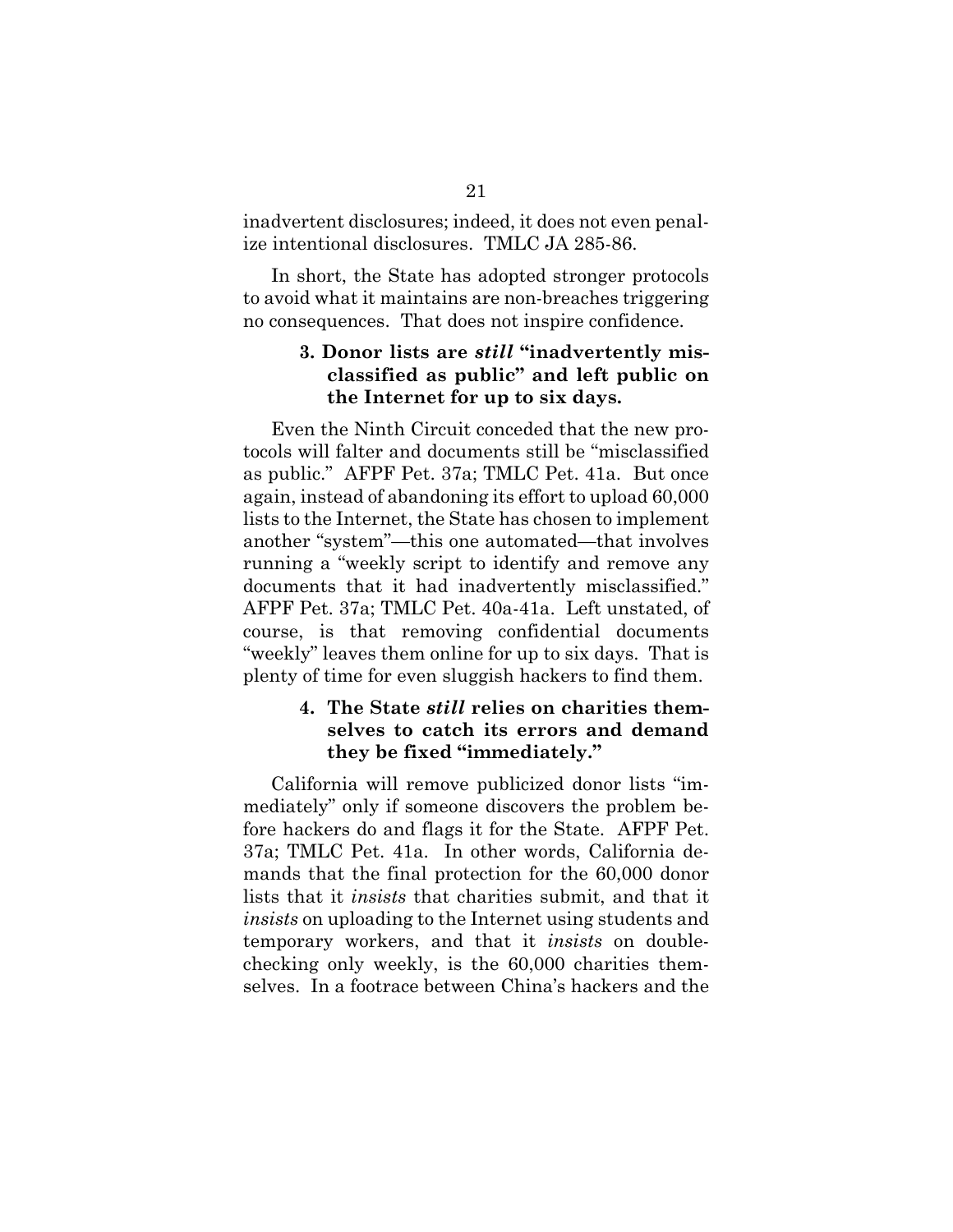staff of American charities, who have been assured their lists are secure, there is little doubt who will win.

#### **5. It is no answer to say, as does the decision below, that "nothing is perfectly secure on the [I]nternet," especially as the State stores** *hard copies* **of donor lists with unmonitored outside vendors.**

Not to worry, says the Ninth Circuit: "Nothing is perfectly secure on the [I]nternet in 2018, and the Attorney General's data are no exception, but this factor alone does not establish a significant risk of public disclosure. \*\*\*  $[A]$ ny regulation \*\*\* comes with some risk of abuse." AFPF Pet. 37a; TMLC Pet. 41a.

This statement is mistaken three times over. One, it assumes that donor lists must be placed on the Internet at all. Two, it assumes the donor lists are "the Attorney General's data." Three, it assumes that the "significant risk of exposure" is caused by placing the donor lists on the Internet "alone." None of these assumptions is valid. The donor lists do *not* need to be placed on the Internet (indeed, they largely do not need to be collected at all; *see* AFPF Br. 31-39; TMLC Br. 35-38, 40-43). The lists are the data of the *charities* that disclosed them. And the lists' risk of public exposure, though dramatically heightened by needlessly placing them on the Internet, is raised further still by the State's decision to use unskilled workers to upload the lists and check for mistakes only once a week.

The risk of exposure is heightened yet again by California's decision to store *hard copies* of donor lists with an unmonitored outside vendor called "Pacific Storage." AFPF JA 372. The State has never confirmed with Pacific Storage that it follows any of the State's confidentiality policies; nor does the State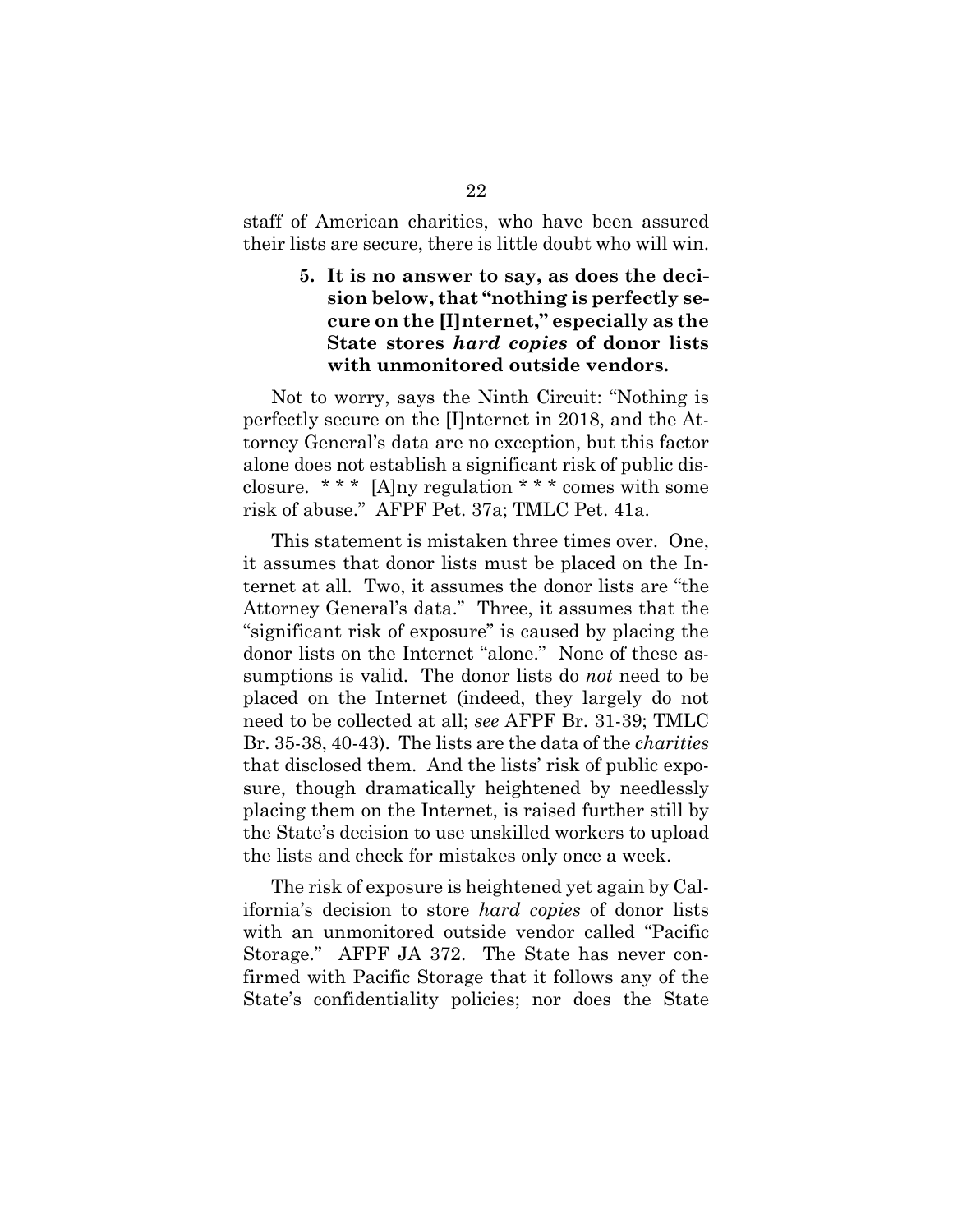know "anything" about Pacific Storage's "methods and procedures" to "maintain confidentiality." *Id*. at 376- 77.The State also has "no idea" of "how many people at Pacific Storage may have access to [donor lists]." *Id*. at 377. In fact, the State does not know "anything about the extent to which members of the public can go to Pacific Storage and access archives." *Ibid*.

Hard copies aside, California's electronic registry is an "open door for hackers." AFPF Pet. 92a; TMLC Pet. 123a. And that is not the result of parties supposedly complaining about "any regulation at all." AFPF Pet. 37a; TMLC Pet. 41a. It is the result of deliberate choices made by the State of California.

## **B. California will not be able to stop China if it could not stop petitioner's expert** *after*  **he notified the State of a major flaw in the registry.**

 Finally, a natural experiment has already been run on California's ability to secure its donor registry against a known attack, at a known time, against a known weakness. The registry failed.

Before trial, petitioner's expert "probed the Registry's servers for flaws" and found "approximately 1800 confidential [donor lists] that had been misclassified as public over several years." AFPF Pet. 35a-36a; TMLC Pet. 39a-40a. According to the Ninth Circuit, "the Attorney General promptly removed them from public access." AFPF Pet. 36a; TMLC Pet. 40a. But even after this massive error was exposed, the State failed to secure the donor lists. As the district court found, "the day before \* \* \* trial," the expert found "38 more" confidential donor lists on the public website. AFPF Pet. 52a.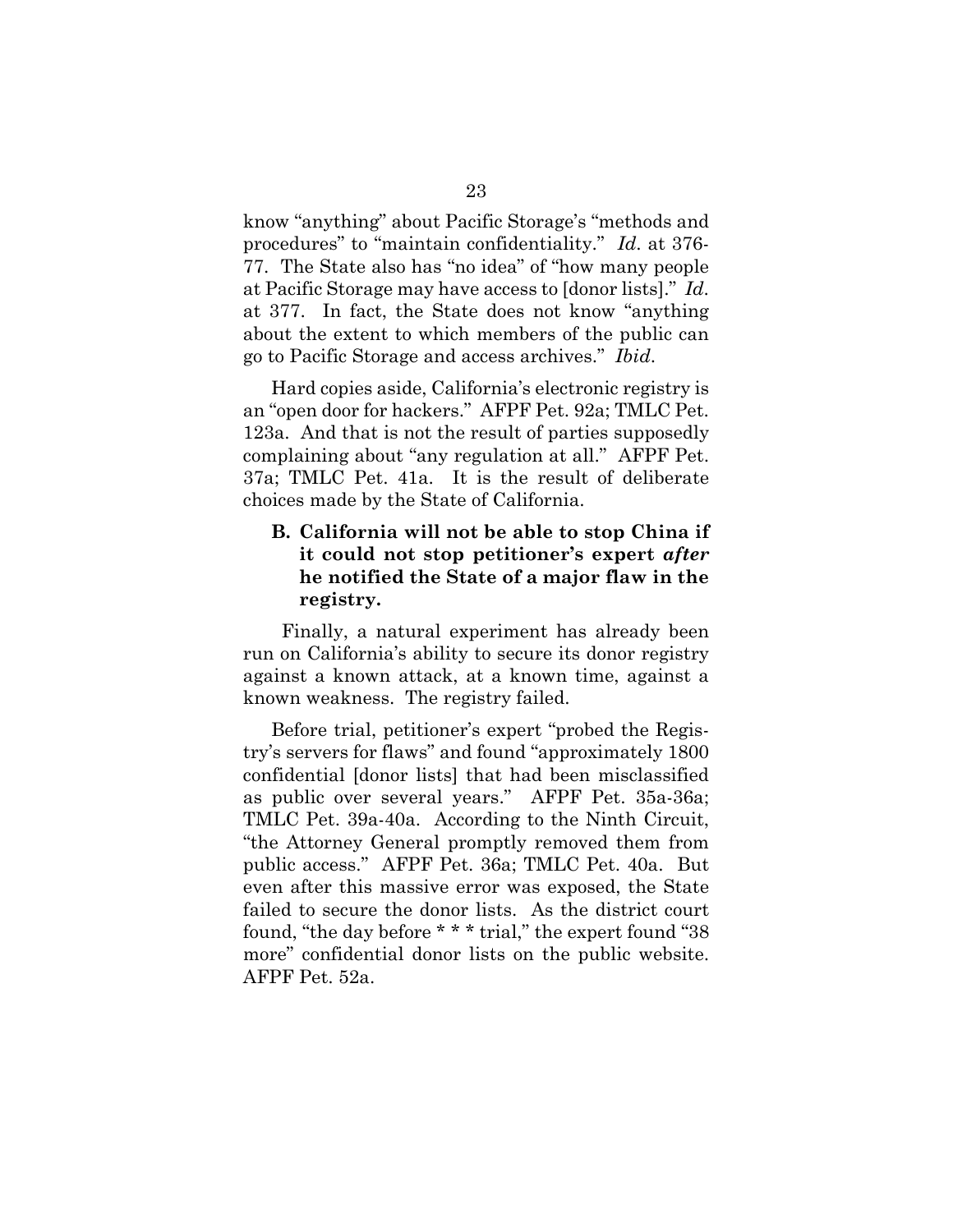In light of this, one must ask: If California cannot secure donor lists when it knows exactly *how* those lists were compromised, by *whom* they were compromised, and *when* that same person will likely try to access them again, what assurance can anyone have that the State will have any luck protecting lists from China's experts who can hack the iPhone?

#### **III. Given the speed and ferocity of China's extraterritorial repression, an as-applied challenge would be useless to groups like ChinaAid.**

As petitioners have shown, California's mandate should be struck down facially because it is anything but narrowly tailored. AFPF Br. 30-45; TMLC 33-38. After all, "[w]e are in an area where \* \* \* any regulation must be highly selective in order to survive challenge under the First Amendment." *La. ex rel. Gremillion* v. *NAACP*, 366 U.S. 293, 295-97 (1961). And the mandate is the opposite of "highly selective." *Ibid*. But the mandate should be struck down facially for another reason. It cannot *be* attacked meaningfully in as-applied challenges by groups like ChinaAid, who will not know that their donor lists have been stolen before it is too late. At that point, the cat will be out of the bag. The thieving nation-state will have the names and addresses it needs to launch its campaign of repression against donors across the United States.

The only solution to this problem is to prevent it. And the only way to prevent it here, particularly given California's implacable determination to post 60,000 donor lists on the Internet every year, is to strike down the mandate wholesale.

Just as "[t]he First Amendment does not permit laws that force speakers to retain a campaign finance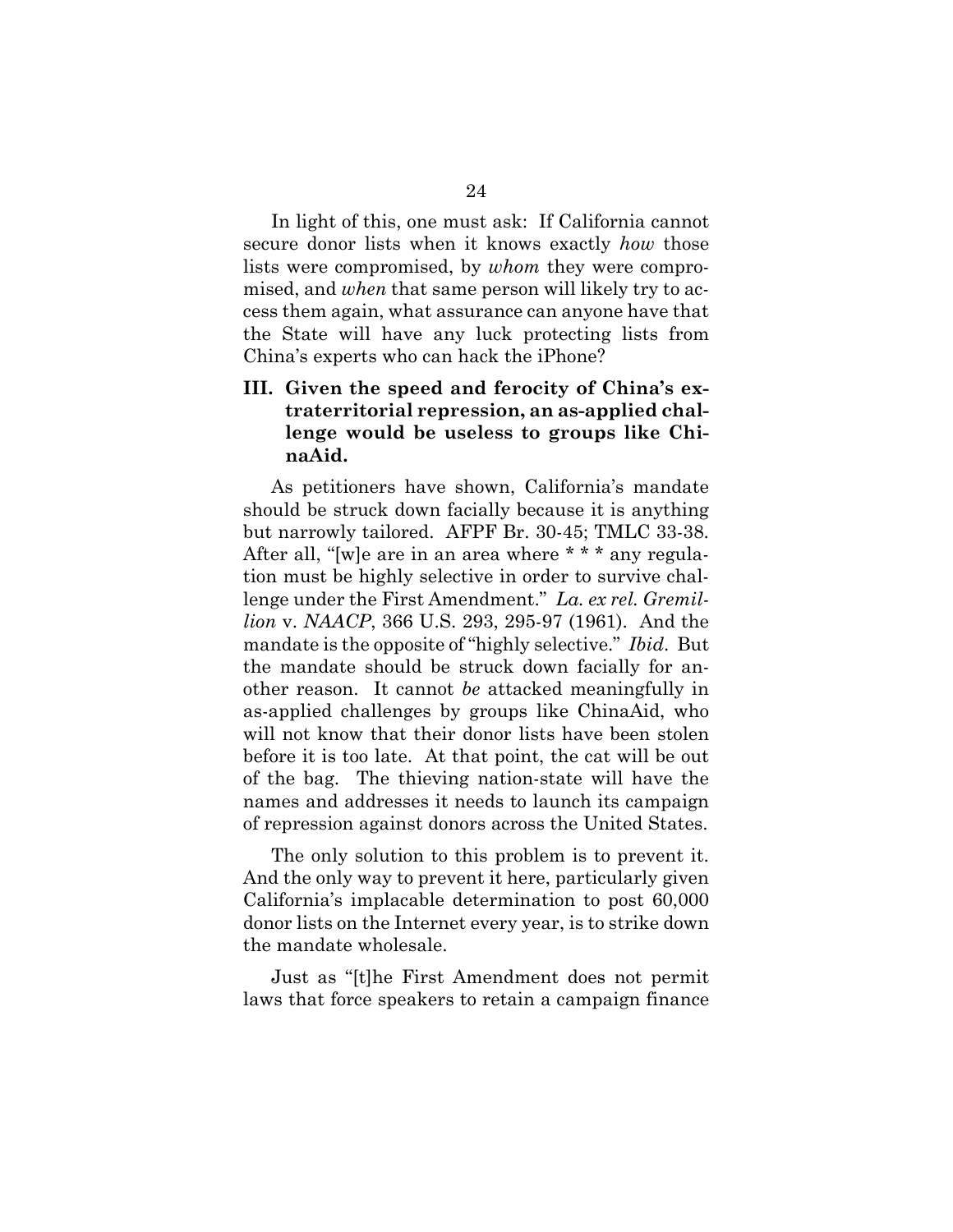attorney \* \* \* or seek declaratory rulings before discussing the most salient political issues of our day" (*Citizens United* v*. FEC*, 558 U.S. 310, 324 (2010)), it does not require human rights organizations to retain counsel to seek injunctions protecting information that has already been stolen. That would only "prolong the substantial, nationwide chilling effect" (*id*. at 333) created by California's blanket mandate, but to no use. And that would make no sense. This Court has been willing to forgo "case-by-case determinations" if "archetypical" First Amendment rights "would be chilled in the meantime." *Id*. at 329. That is the case here.

Indeed, the Court should be all the more willing to forgo case-by-case rulings here, where the "chill" comes from powerful nation-states with track records of using the Internet to steal with impunity and make good on their threats. Given the adversaries in question, the Court should not "endorse a view of the First Amendment that subjects citizens of this Nation to death threats \* \* \* as the price" for engaging in the "freedom of association" protected by the First Amendment. *Id*. at 485 (Thomas, J., dissenting); *NAACP* v. *Alabama ex rel. Patterson*, 357 U.S. 449, 462 (1958).

In the age of the Internet, the speed of extraterritorial repression is the speed of light. As a result, groups like ChinaAid, and courageous dissidents like Bob Fu, cannot afford to wait to bring an as-applied challenge to the inevitable theft of their donor lists by China. By then it will be too late. The Court should strike down California's mandate in its entirety.

\* \* \*

#### **CONCLUSION**

For the foregoing reasons, the judgment below should be reversed.